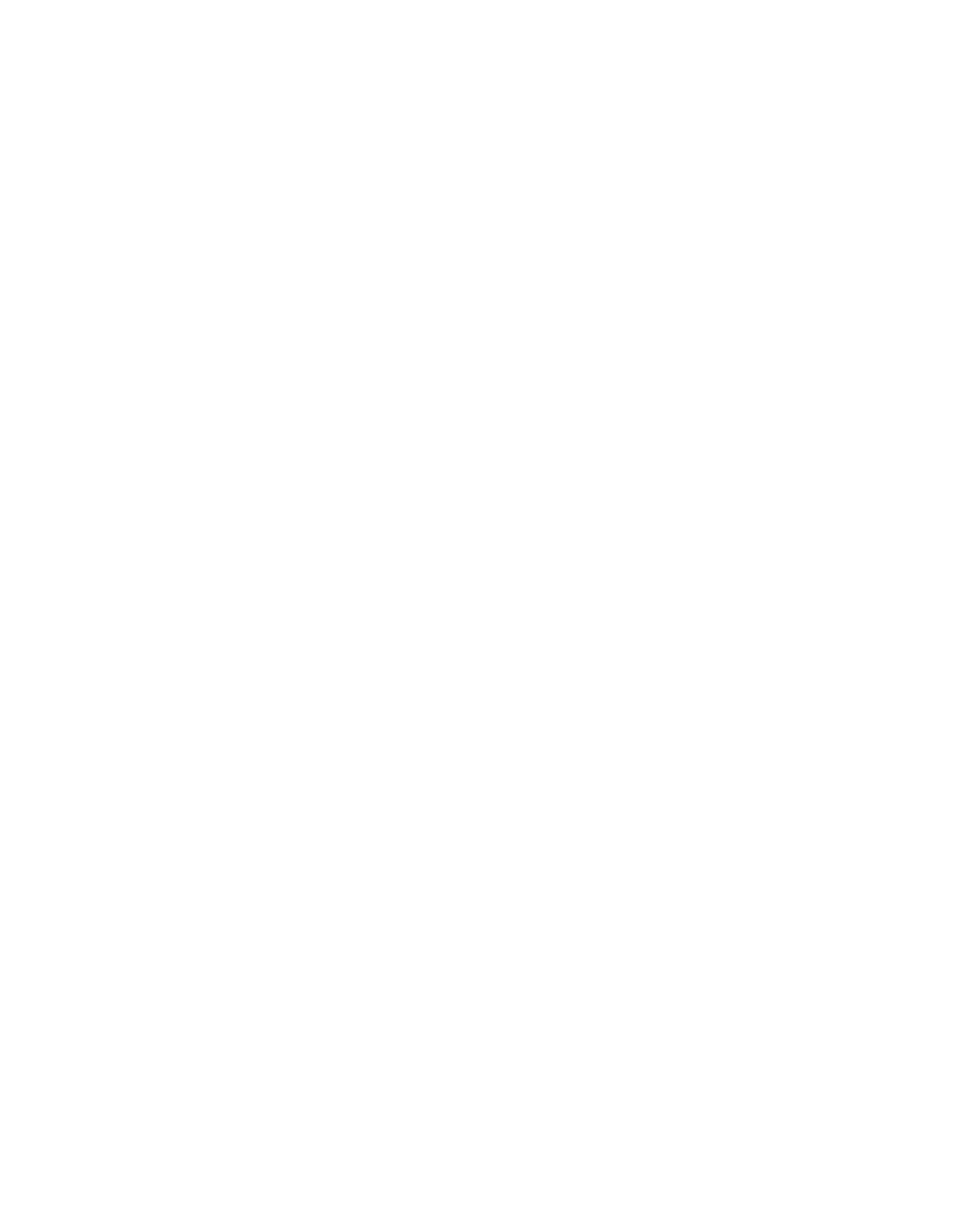

# **THREE RIVERS COLLEGE**

THE FACULTY, STAFF & STUDENTS OF THREE RIVERS COLLEGE WELCOME YOU TO THE

# FIFTY-FOURTH ANNUAL **COMMENCEMENT**

**6 PM FRIDAY, MAY 20, 2022** LIBLA FAMILY SPORTS COMPLEX POPLAR BLUFF, MISSOURI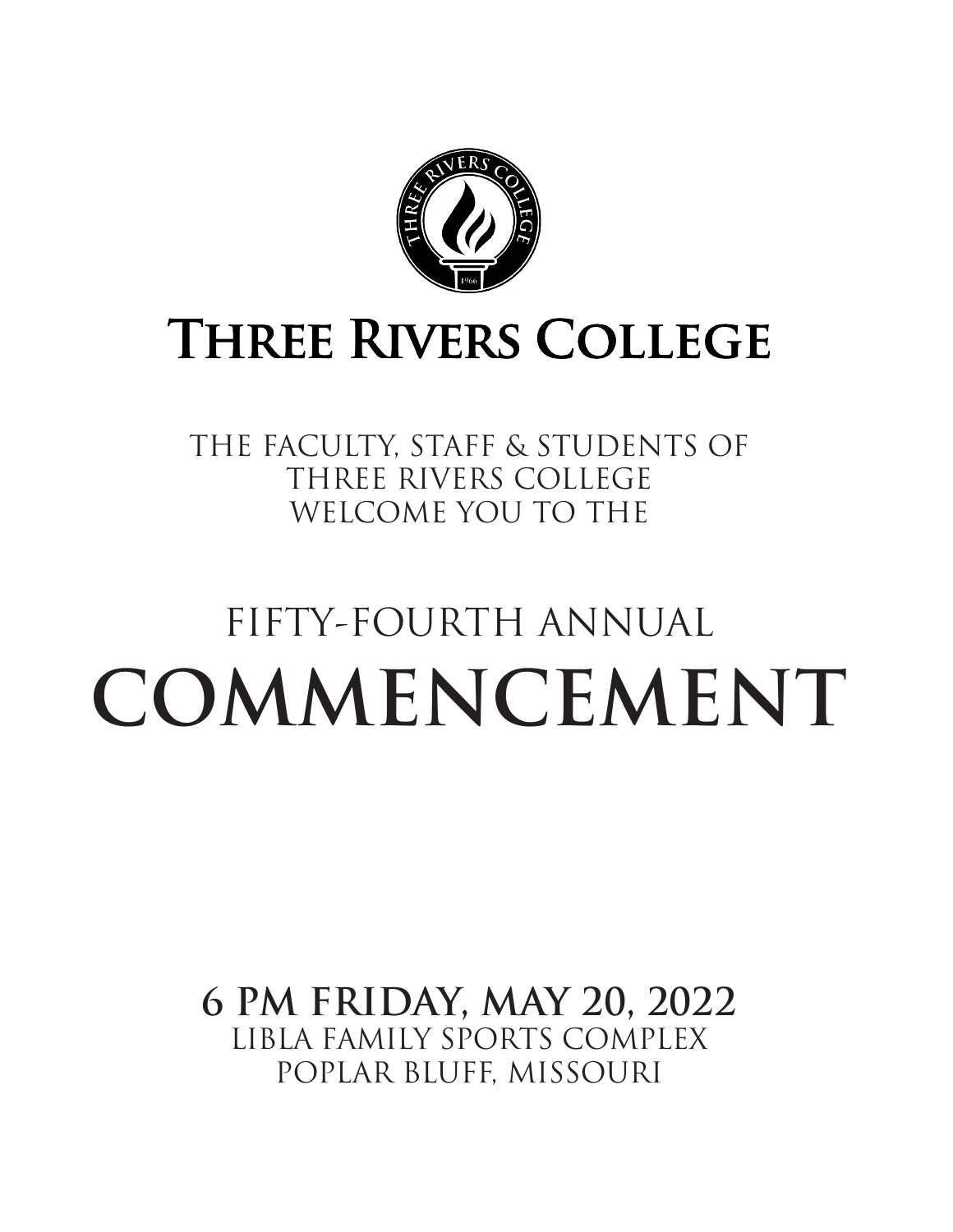

### **THREE RIVERS COLLEGE**

# ORDER OF THE EXERCISE

The Processional …........................................................................................................................................Pomp and Circumstance

The Mace Speaker College President

Board of Trustees Cabinet Members

|                                          | President                                                                      |
|------------------------------------------|--------------------------------------------------------------------------------|
|                                          | Treasurer, Board of Trustees                                                   |
| By Alexander L. Mandel, Arr. By Mac Huff | Cindy White and Sheri Mitchell, Directors                                      |
|                                          | Chair, Board of Trustees                                                       |
|                                          |                                                                                |
|                                          | Owner of Rowland Family Dentistry<br>2022 Distinguished Alumni Award Recipient |
|                                          |                                                                                |
|                                          | Dean of Instruction                                                            |
|                                          |                                                                                |
| Recessional                              | Dean Phelan                                                                    |
|                                          |                                                                                |

#### **THE AUDIENCE WILL PLEASE SILENCE ALL CELL PHONES AND OTHER ELECTRONIC COMMUNICATION DEVICES PRIOR TO THE BEGINNING OF THE CEREMONY.**

#### **AT THE CONCLUSION OF THE CEREMONY, THE AUDIENCE WILL PLEASE REMAIN SEATED UNTIL ALL CANDIDATES, FACULTY, AND STAGE PARTY HAVE EXITED THE ARENA.**

\*While all are asked to rise for the Invocation, none are compelled to join nor will be assumed by rising to have done so.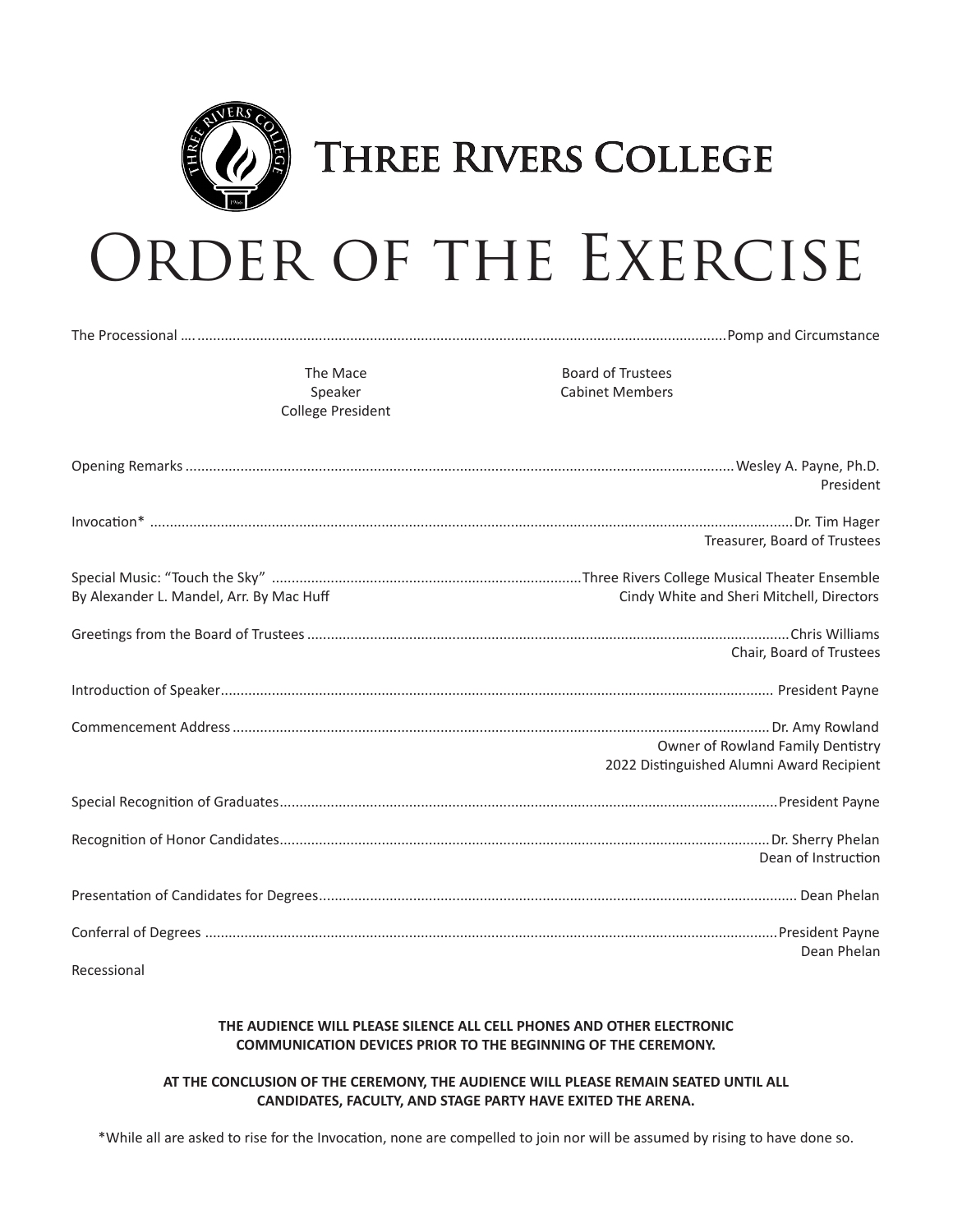# COMMENCEMENT: OUR MOST IMPORTANT EVENT

The Commencement ceremony is the most important event of the year. The success of the ceremony is only possible because all employees are involved in the team to ensure our graduates are properly recognized. We are pleased to do so because we are proud of our graduates, whom we have come to know, encourage, challenge, assist, and now to cheer as they celebrate their achievements. We thank all those whose efforts have made tonight's Commencement a success.

# COMMENCEMENT STAGE PARTY

**Steve Atwood** Chief Technology Officer

**Charlotte Eubank** Chief Financial Officer

**Gary Featherston** Member, Three Rivers Board of Trustees

**Darren Garrison** Secretary, Three Rivers Board of Trustees

**Dr. Tim Hager** Treasurer, Three Rivers Board of Trustees

> **Ann Matthews** Dean of Student Services

**Kristina McDaniel** Director of Human Resources

**Dr. Maribeth Payne** Chief Institutional Effectiveness Officer **Wesley A. Payne, Ph.D.** President

**Dr. Sherry Phelan** Dean of Instruction

**Dr. Amber Richardson** Member, Three Rivers Board of Trustees

**Dr. Amy Rowland** 2022 Distinguished Alumni Award Recipient

**Eric Schalk** Vice Chair, Three Rivers Board of Trustees

> **Cindy White** Professor, Music

**Chris Williams** Chair, Three Rivers Board of Trustees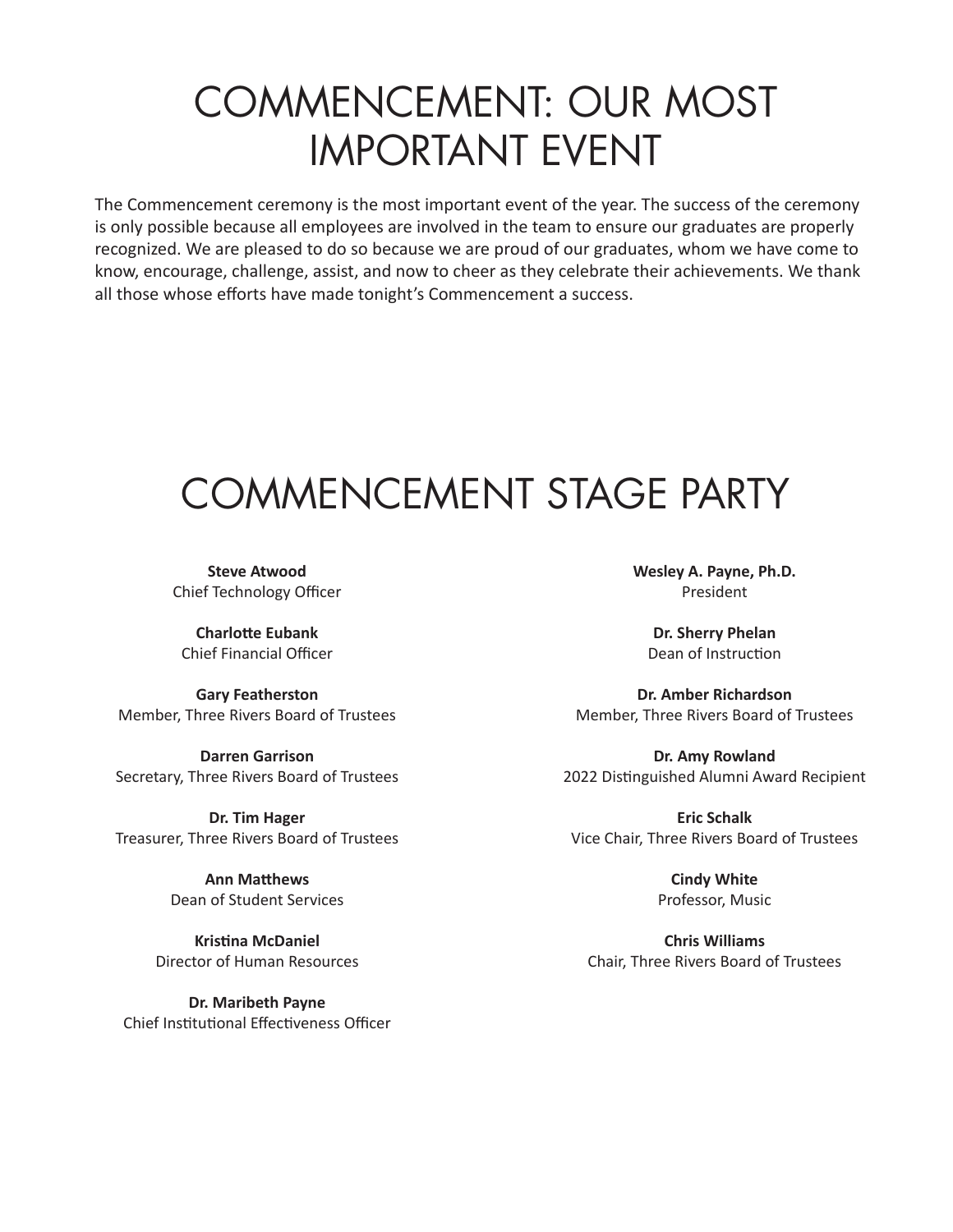### FEATURED SPEAKER DR. AMY ROWLAND

Our Commencement Speaker is Dr. Amy Rowland, the recipient of the Three Rivers College 2022 Distinguished Alumni Award. Rowland, a resident of Poplar Bluff, is the owner of Rowland Family Dentistry.

A graduate of the Three Rivers College Nursing Program, Rowland practiced as a registered nurse for three years. Her nursing degree qualified her to pursue a degree in dentistry, and she was accepted into the University of Oklahoma College of Dentistry program. Rowland graduated with a Doctorate of Dental Surgery degree with honors for achievement in periodontics, operative dentistry, and treatment of the disabled.

Through her Poplar Bluff practice, Rowland has helped thousands of patients during her career. She is a member of the American Dental Association, Missouri Dental Association, Three Rivers Dental Society, and a former member of the Butler County Health Department Board.



Rowland is also a cancer survivor and has worked to raise thousands of dollars for charities supporting cancer research and treatment. She is married to Kenny Dale Rowland, and they have three children, Jeffrey, Sophia, and River.

### FEATURED VOCALISTS THREE RIVERS COLLEGE MUSICAL THEATER ENSEMBLE

Directed by Cindy White, Professor of Music, and Sheri Mitchell, Adjunct Instructor of Music

Averee Dunivan, Puxico Mason German, Des Arc Justin Hawks, Doniphan Allison Knowlton, Poplar Bluff Abigail Mason, Caruthersville

Ben Maynard, Holcomb Kerrigan Moore, Poplar Bluff Mathew Pickard, Poplar Bluff Michael Thom, Poplar Bluff Macy Webb, Dexter

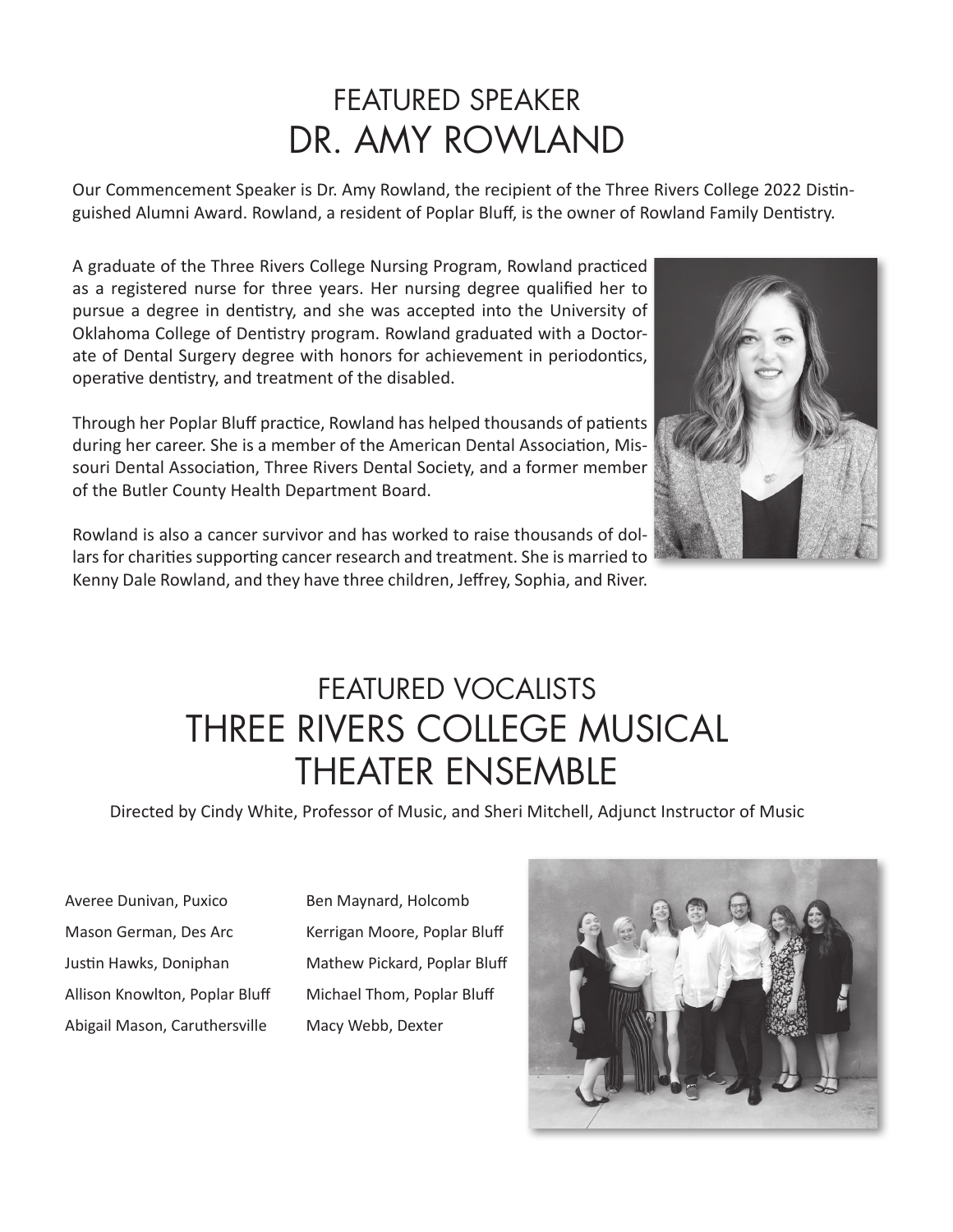# ACADEMIC HONORS

**Summa Cum Laude** - Graduates who achieve a cumulative grade point average of 3.90-4.00; identified by a gold honor cord.

Jennifer N. Alberson Mattie G. Allen Taylor R. Asher April D. Bailey Hannah J. Bass Audrey C. Beggs Elizabeth L. Bequette Johnny D. Boham Meadow R. Boyer Ivannah L. Bratton

Sarah N. Casebeer Kirsty L. Dorris Brayden J. Eftink Kyle H. Elledge Zoie A. Gonzalez Seth D. Kirkman Hope D. McCollough Jalae R. Moore Jalynn A. Morgan Hailey A. Oesch

Lariat A. Ormsby Mackenzie R. Ramdial Johnny F. Rogers Teresa M. Sanders William D. Smith Amanda R. Stahlman Autumn E. Strickland Emma R. Thompson Logan M. Tollison Janie M. Warne

**Magna Cum Laude** - Graduates who achieve a cumulative grade point average of 3.70-3.899; identified by a red honor cord.

| Christian R. Barton | Zachary L. Haygood   | Benjamin M. Stahlman   |
|---------------------|----------------------|------------------------|
| Cade A. Cancilla    | Kiera A. Hodo        | Tana R. Stock          |
| Misty N. Chilton    | Christina D. Jackson | Richard L. Taylor, II  |
| Brittany N. Croy    | Sandra K. Lehmann    | Tanner D. Tibbs        |
| Samuel T. Freeman   | Kenlee D. McAuliffe  | Ethan M. Tucker        |
| Dawna L. Gore       | Kerrigan A. Moore    | Derek L. Vaughn        |
| Heather R. Gosche   | Carson G. Nagy       | Cheyanne M. Wallace    |
| Melodee A. Graves   | Christy L. Norman    | Lauren M. Weidenbenner |
| Payton R. Hall      | Jennifer M. Perren   | Keely A. Whitely       |
| Hailie G. Hampton   | Amanda E. Phipps     | Sydney L. Wilkerson    |
| Nicole D. Hart      | Samuel E. Pierce     |                        |
| Gia I. Hawkins      | Gracie A. Price      |                        |

**Cum Laude** - Graduates who achieve a cumulative grade point average of 3.50-3.699; identified by a white honor cord.

| Paige L. Adams      | Stephen A. Fitzpatrick        | Cheyenne N. Peck        |
|---------------------|-------------------------------|-------------------------|
| Faith A. Archie     | Delmar L. Gillespie, Jr.      | Kathy S. Phillips       |
| Seth A. Arnold      | Collin M. Glick               | Jesse R. Reasons        |
| Bethany M. Barker   | Christina M. Grijalva Robards | Brooke L. Reed          |
| Abigail L. Bates    | Tyler R. Harre                | Ryan R. Richards        |
| Jason B. Bequette   | Callie R. Harris              | Natalie G. Ricker       |
| Claire K. Bostic    | Jakob M. Hawkins              | Madison L. Roth         |
| Sherry E. Briscoe   | Emily T. Hendrix              | Tamara P. Scallion      |
| Makayla R. Bryant   | Colby W. Henson               | Colton L. Shepard       |
| Cole W. Christian   | Alison P. Hise                | Gary T. Smith           |
| Morgan L. Christian | Savannah R. Hudson            | Tanner E. Stanfield     |
| Makayla M. Cochran  | Bradley A. Jackson            | Jamie N. Stevens        |
| Macy K. Cyr         | Bailee V. Lathum              | Sarah E. Stevens        |
| Jonna L. Davis      | Naudia N. Lazcano             | Sydni N. Taylor         |
| Trisha N. Dragon    | Jaden L. Montgomery           | Tiffany M. Tippit-Scott |
| Emma C. Eubank      | Zoreonta J. Moore             | Hannah M. Tutor         |
| Tamaria G. Ferguson | Holly L. Park                 | Paige E. Wilcoxon       |
| Briar L. Fischer    | Kalie N. Payne                | Judi A. Yardley         |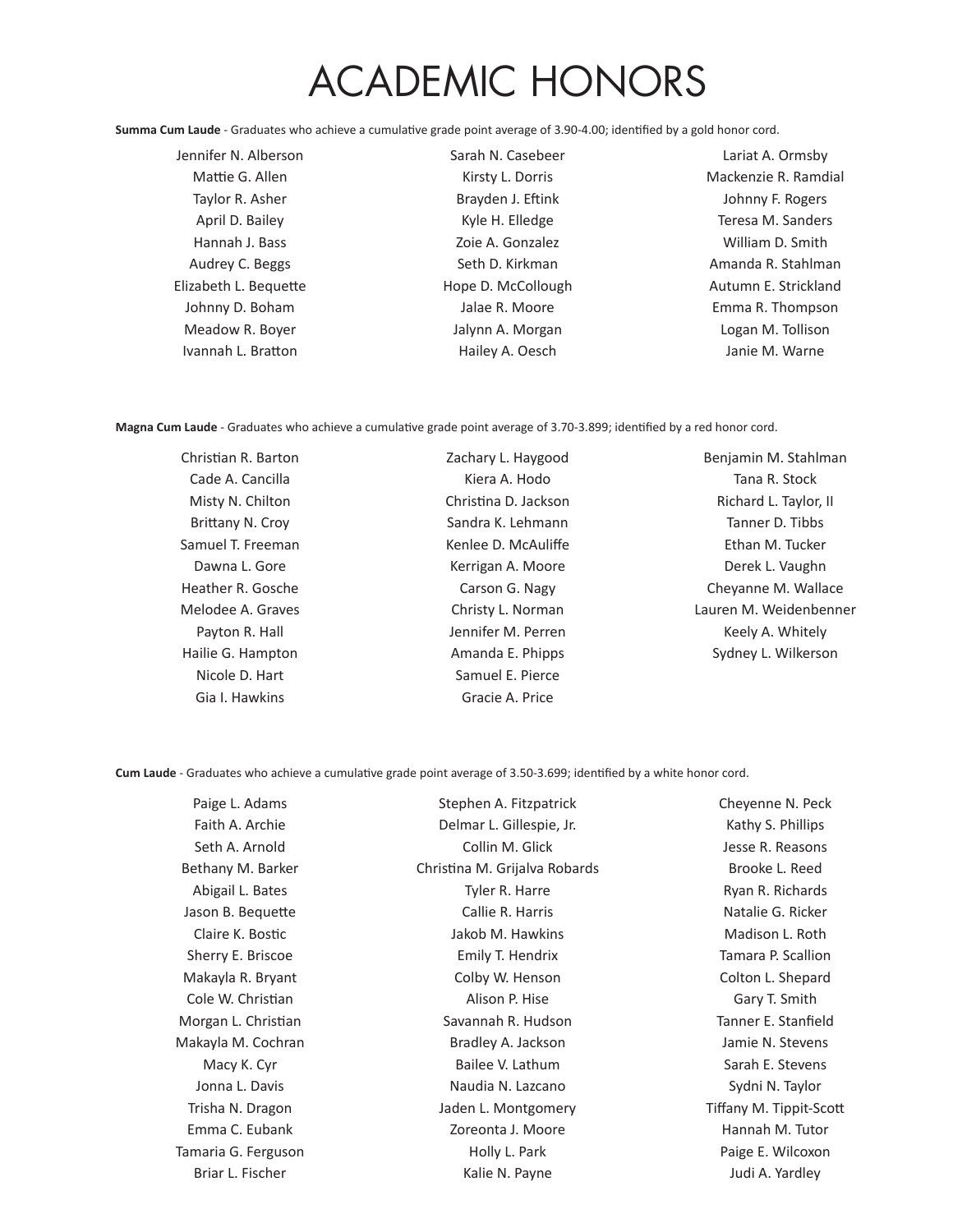**Phi Theta Kappa** - The following graduates earned membership in Phi Theta Kappa, the national honor society for two-year college students. They are identified by a gold PTK stole.

Jennifer N. Alberson April D. Bailey Kendra E. Beasley Elizabeth L. Bequette Johnny D. Boham Sherry E. Briscoe Makayla R. Bryant Cade A. Cancilla Cole W. Christian Kama Dembele Trisha N. Dragon Kyle H. Elledge Emma C. Eubank Stephen A. Fitzpatrick Ashlyn N. Foster Joanna S. Giles

Delmar L. Gillespie, Jr. Zoie A. Gonzalez Melodee A. Graves Crystal M. Heuring Alison P. Hise Seth D. Kirkman Naudia N. Lazcano Faith R. Littrell Samantha R. Magarian Hope D. McCollough Kerrigan A. Moore Zoreonta J. Moore Christy L. Norman Holly L. Park Kalie N. Payne Cheyenne N. Peck

Lacy E. Petrekovich Brenda L. Reazin Teresa M. Sanders Angela M. Slaughter Tana R. Stock Autumn E. Strickland Richard L. Taylor, II Emma R. Thompson Chelsie J. Thornton Logan M. Tollison Ethan M. Tucker Hannah M. Tutor Derek L. Vaughn Jacquelyn R. Vogel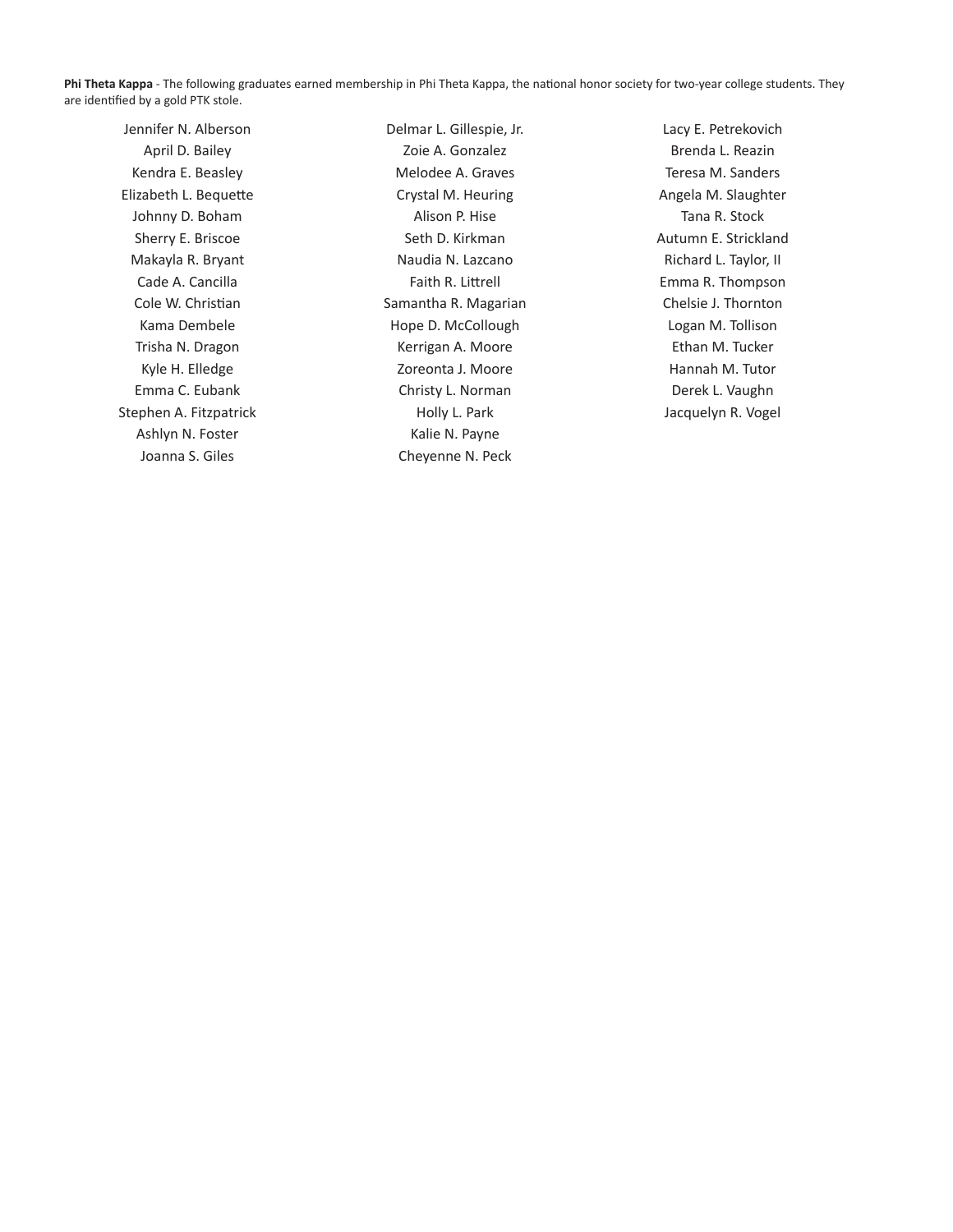### CANDIDATES FOR GRADUATION

\*\*\* Summa Cum Laude (GPA: 3.90-4.00) • \*\* Magna Cum Laude (GPA: 3.70-3.899) \* Cum Laude (GPA: 3.50-3.699) • + Phi Theta Kappa Veterans are identified by a red, white, and blue cord.

#### ASSOCIATE OF ARTS

Jacey D. Adamson Breanna K. Alexander Mattie G. Allen\*\*\* Clyde J. Anglim Taylor R. Anthony Darius R. Armorer Seth A. Arnold\* Hayes H. Austin Bethany M. Barker\* Connor R. Becker Luke S. Becker Audrey C. Beggs\*\*\* Jackson T. Below Halie N. Belt Jason B. Bequette\* Aspen S. Birdsong Shelby M. Blech Johnny D. Boham\*\*\*+ Gabriel J. Bowling Isaiah J. Boyle Matthew W. Brasher Ivannah L. Bratton\*\*\* Katelyn C. Brinkley Tabitha M. Brinkley Destiny M. Brown Christina M. Burch Makayla R. Burkett Noah W. Burkey Ladeana R. Burson Makayla K. Cagle

Alexander N. Calonne Cade A. Cancilla\*\*+ Angel N. Cannon Sarah N. Casebeer\*\*\* Katlyn A. Cash Morgan L. Christian\* Jasmine D. Clay Dezarae A. Clinton Cutter J. Cornett Lane K. Crowden Brittany N. Croy\*\* Taylor A. Cullum Macy K. Cyr\* Jonna L. Davis\* Taylor K. Decker Autumn J. Dodd Cassandra L. Dolan Calen E. Eckroth Anita M. Edenfield Emily J. Ederer Brayden J. Eftink\*\*\* Jacob M. Elfrink Bridget N. Epps Emma C. Eubank\*+ Jayla A. Eudaley Clarissa J. Fender Rebecca R. Finley Briar L. Fischer\* Stephen A. Fitzpatrick\*+ Makale A. Floyd Ashlyn N. Foster+ Ryleigh N. Foster

Joanna S. Giles+ Delmar L. Gillespie, Jr.\*+ Collin M. Glick\* Catina K. Goodman Payton R. Hall\*\* Madalyn A. Hammond Hailie G. Hampton\*\* Dawson M. Hanner Tyler R. Harre\* Callie R. Harris\* Nicole D. Hart\*\* Gia I. Hawkins\*\* Jakob M. Hawkins\* Zachary L. Haygood\*\* Jennifer L. Hayman Ariel C. Henson Kinyon I. Hodges Kiera A. Hodo\*\* Brook A. Horton Robin S. Hurt Colton E. Jackson Katelyn A. Jackson Tyshane K. Jenkins Amersula C. Jerome Kevin D. Jones, Jr. Amaya E. Keele Vincent L. Kelley Trent A. Kelsey Keith L. Kiner, III Allison P. Knowlton Laura L. Lacey Jane E. Lane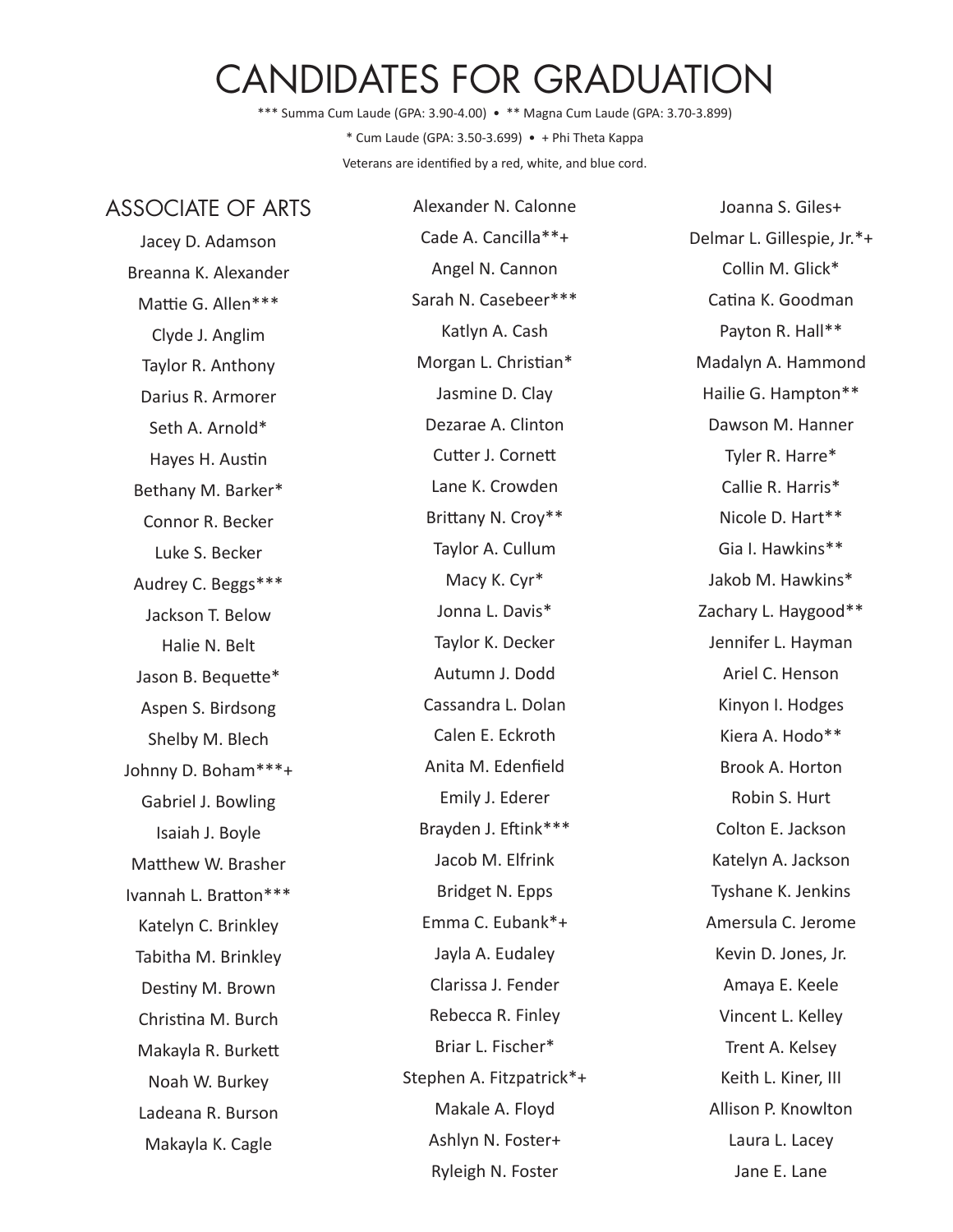Natalie L. Lawson Rachelle M. Leezer Bethany A. Leighty Brianna P. Leonard Melanie B. Liford Lori A. Lloyd Cierra R. Lott Taylor A. Lourance Brittney L. Love Tonya Lyons Naielah R. Lyons Alyson E. Marcum Abigail K. Mason Kenlee D. McAuliffe\*\* Hope D. McCollough\*\*\*+ Andrew T. Miller Katie R. Mims Haley N. Moffitt Jaden L. Montgomery\* Makenna J. Moore Zoreonta J. Moore\*+ David R. Morad Autumn D. Moreno Emily M. Morgan Jalynn A. Morgan\*\*\* Chaylea M. Mosby Carson G. Nagy\*\* Alexandra M. Neal Jonathan J. Ninkingira Christy L. Norman\*\*+ Nicholas C. Norris Myranda D. Odom Shelby N. Orchard Holly L. Park\*+ Adrionna G. Pearson Lacy E. Petrekovich+

Amanda E. Phipps\*\* Symone D. Pickens-Owens Lara A. Pierce Samuel E. Pierce\*\* Kelly L. Potter Gracie A. Price\*\* Maci R. Rauls Zachary R. Ray Jesse R. Reasons\* Brooke L. Reed\* Casey L. Reeves Tyler J. Reynolds Abigail E. Rice Ryan R. Richards\* Rose E. Roberson Courtney A. Roberts Bradley D. Rodgers Shamyia N. Roston Kayla M. Salazar Jo E. Schalk Grace E. Seabaugh Elleigh M. Seyer Colton L. Shepard\* Chloe M. Sisk Joshua T. Sitzes Angela M. Slaughter+ Angelika M. Smith Gary T. Smith\* Kaylee D. Smith Nikita L. Smith William D. Smith\*\*\* Ricanna B. Spargo Amanda R. Stahlman\*\*\* Benjamin M. Stahlman\*\* Charles E. Starr Jamie N. Stevens\*

Tana R. Stock\*\*+ Shakayla M. Stone Sydni N. Taylor\* Adora A. Terry Michael C. Thom Chedowry D. Thomas Jamiyah C. Thomas Lucas K. Thurston Natalie M. Tippen Logan M. Tollison\*\*\*+ Katie B. Tremaine Ethan M. Tucker\*\*+ Stefan M. Turino Abby N. Turner Derek L. Vaughn\*\*+ Terra J. Vierck Carson B. Webb Seth A. Weidenbenner Teambrea J. Whitaker Skyler L. Whitmore Paige E. Wilcoxon\* Sydney L. Wilkerson\*\* Shanikwa S. Wilson Aneshia M. Wofford Myia A. Yelder Courtney M. Young Katlyn M. Young

#### ASSOCIATE OF ARTS IN TEACHING

Jennifer N. Alberson\*\*\*+ Lindsey N. Allen Jenna N. Blackmon Alec W. Bogenpohl Jamie N. Bond Hailey R. Burke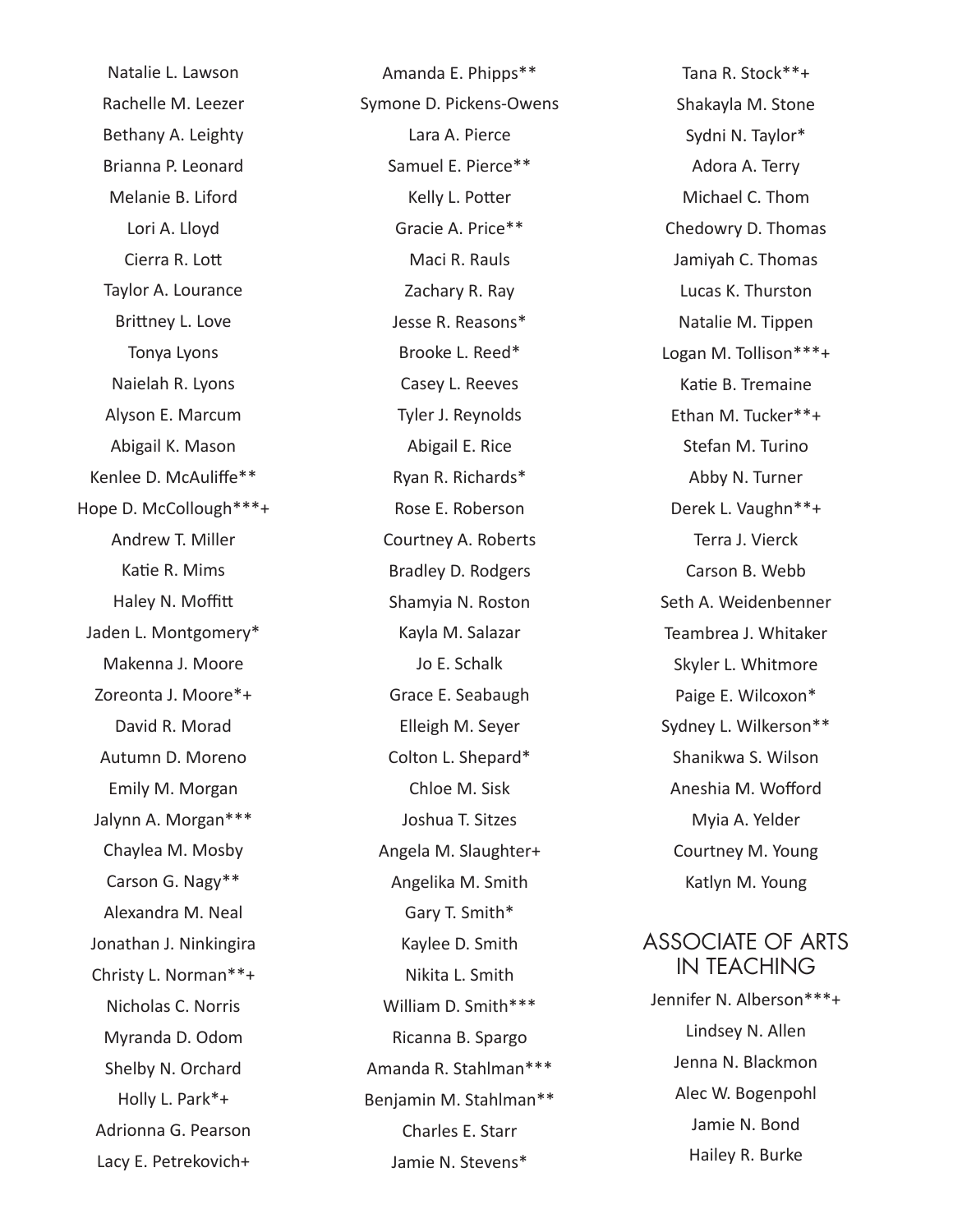Taylor C. Cassinger Tori A. Chambers Carsen E. Cook McKenzie M. Copeland Billie J. Craft Kyle H. Elledge\*\*\*+ Jessica L. Gentry Nicholas A. Gregoire Ciera N. Hamilton Emily T. Hendrix\* Nelly C. Hernandez-Villela Cassie M. Hill Riki M. Hill Savannah R. Hudson\* Kylea M. James Jalyn M. Jarvis Destiny M. Johnson Ethan W. Kincy Seth D. Kirkman\*\*\*+ Charity K. Knight Sandra K. Lehmann\*\* Savannah N. Lovins Lexi L. Mitchell Lariat A. Ormsby\*\*\* Vivian I. Parish Bethany L. Patterson Kalie N. Payne\*+ Jodi L. Powers Summer R. Rohrer Sharay S. Rucker Jillian T. Scranton Angelika M. Smith Tanner E. Stanfield\* Jessica T. Stevenson Hailey A. Stewart Jacob W. Taylor

Kaydee A. Tindle Hannah M. Tuttle Cheyanne M. Wallace\*\* Kayla J. Wallace Lauren M. Weidenbenner\*\*

#### ASSOCIATE OF SCIENCE

Cameron W. Ainley Mattie G. Allen\*\*\* Angelia R. Applewhite Lindsey S. Baggett K-Lynn A. Baker Stephanie R. Baker Kaylee J. Ball Hannah J. Bass\*\*\* Makayla R. Bryant\*+ Blake L. Bullard Nicholas K. Cagle Kelsey N. Carrier Cole W. Christian\*+ Kenlea R. Cochran DaKayla L. Crane Andie H. Cravens-Knott Hailey L. Croy Kara L. Davis Tristan T. Descisciolo Autumn J. Dodd Destinie S. Doyle Byron D. Earls Megan R. Eaton Tianna L. Eckroth Courtney A. Enderle Ashlyn N. Foster+ Maria D. Fuller Zoie A. Gonzalez\*\*\*+ Heather R. Gosche\*\*

Melodee A. Graves\*\*+ Brittany S. Gray Ashley N. Hamilton Madalyn A. Hammond Tori P. Harlow Nicole D. Hart\*\* Mariah C. Hickman Genny M. Hoffmeister Karlee D. Holland Turner M. Holmes Amersula C. Jerome Daphny A. Jones Emmalea M. Keen Alexis D. Keirsey Naudia N. Lazcano\*+ Shelby S. LeGrand Faith R. Littrell+ Macie J. Mabrey Hannah M. McCoy Haley N. Moffitt Joi D. Montgomery Kerrigan A. Moore\*\*+ Peyton B. Moore Joshua R. Murphey Mackenzie F. Myers Trey C. Nicholson Jenna L. Oberle Hailey A. Oesch\*\*\* Shelby N. Orchard Crystal L. Patterson Hannah M. Payne Cheyenne N. Peck\*+ Riplie I. Pedigo Samuel E. Pierce\*\* Britlyn S. Pikey Markisha E. Ray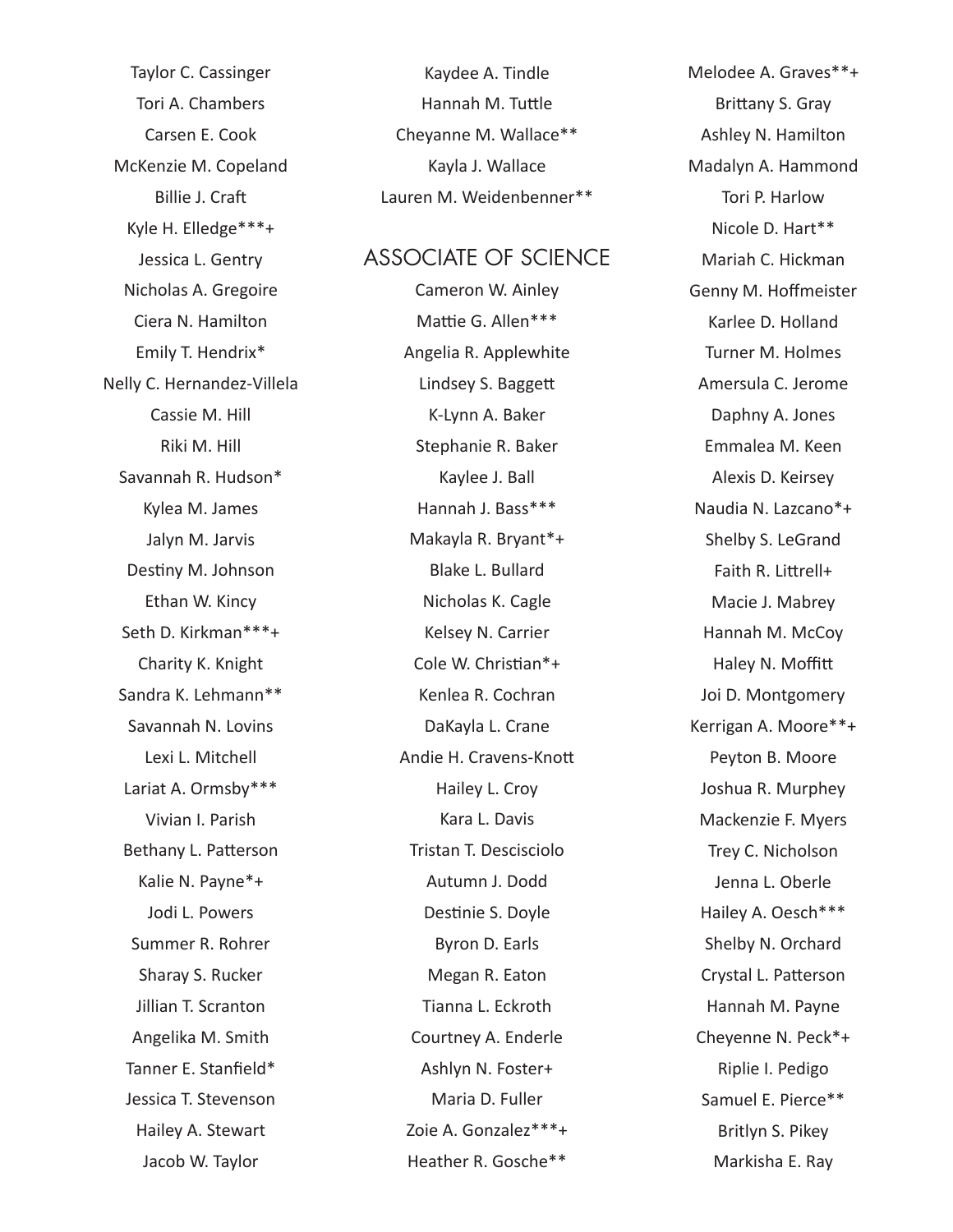Brenda L. Reazin+ Kylie S. Reisenbichler Amber L. Robbins Kimberly M. Roberts Tamara L. Rogers Sarah J. Sheppard Keagan L. Smith Molly J. Spangler Tana R. Stock\*\*+ Autumn E. Strickland\*\*\*+ Brandy Y. Tamez Stephorn L. Taylor Jamiyah C. Thomas Emma R. Thompson\*\*\*+ Cierra D. Turner Ashley B. Vaughan Luke Jacquelyn R. Vogel+ Reyeshelle R. Whitaker Keely A. Whitely\*\* Sarah A. Wilder Alexander J. Williamson Jessica E. Williamson Judi A. Yardley\* Myia A. Yelder

#### ASSOCIATE OF APPLIED SCIENCE

Paige L. Adams\* Caleb M. Anderson Faith A. Archie\* Angela N. Arnold Kelli A. Aters Gena M. Atkins April D. Bailey\*\*\*+ Christian R. Barton\*\* Macie N. Barton

Abigail L. Bates\* Kendra E. Beasley+ Keaira B. Benton Meadow R. Boyer\*\*\* Railey F. Bradfield Kellie Lee Bratton Sherry E. Briscoe\*+ Ashley M. Burse Tierney A. Carter-Wolfe Jana Y. Chilton Tessla A. Clark Alexander C. Collier Eli D. Cooper Amber M. Cossey Sarah E. Curtis Dana A. Degen Kelsi G. Dodson Kasen S. Donley Donesha L. Dozier Trisha N. Dragon\*+ Jamie L. Dumas Kaden L. Eason Ashley E. Ellison Keona G. Ferguson Colton J. Fleeman Audrey M. Foster Crystal J. Frazier Samuel T. Freeman\*\* Matthew W. Gladden Dawna L. Gore\*\* Alexis M. Graham Christina M. Grijalva Robards\* Austin M. Grimes Elisabeth L. Hager Katie B. Hayes Danny M. Hays, II

Colby W. Henson\* Alison P. Hise\*+ Katrina S. Hopson Sarah Householder Bradley A. Jackson\* Christina D. Jackson\*\* Jesse J. Johns Melissa C. Kearby Keith L. Kiner, III Ashley E. Lack David A. Ladyman Miranda M. Lasater Bailee V. Lathum\* Jeffrey A. Lewis, J. Kay S. Limanen Faith R. Littrell+ Hannah N. Lovette Samantha R. Magarian+ Lisa M. McComb Madison R. McKlintic Gunner L. Meloy Adam T. Montgomery Jalae R. Moore\*\*\* Rachael M. Morrison Cheyenne M. Mosby David H. Moss Rebecah L. Nall Mary C. Northern Brittany N. Owens Jennifer M. Perren\*\* Kathy S. Phillips\* Kelsey E. Polen Kiarstan A. Presson Natalie G. Ricker\* Tammy J. Riddle Chamekia L. Robinson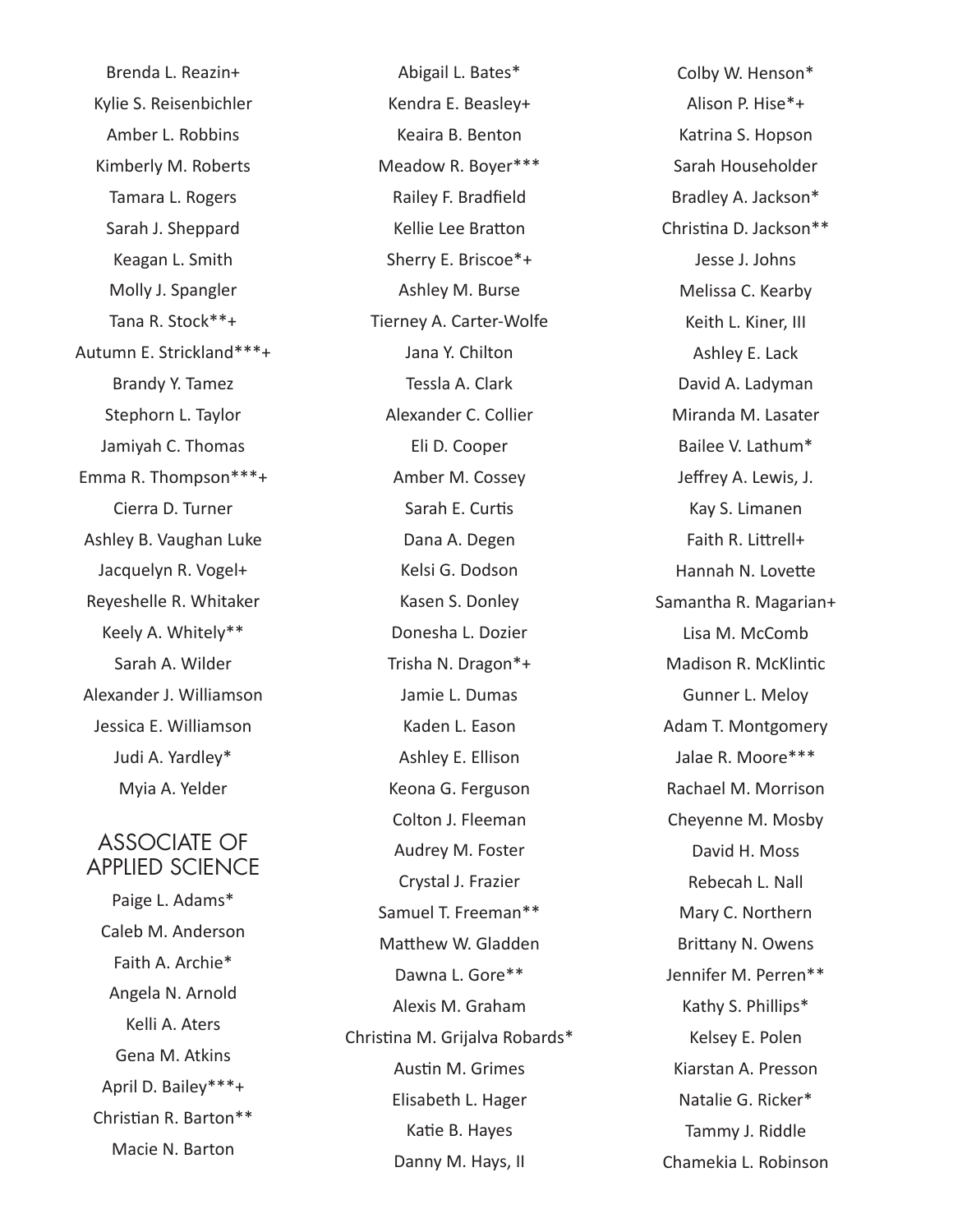Skiler H. Rohan Madison L. Roth\* Teresa M. Sanders\*\*\*+ Sara E. Savat Tamara P. Scallion\* Tiffany N. Schuster Ashley N. Sexton Kelly J. Shearrer Aaron J. Sherfield Samantha L. Sherrion Bethany E. Smith Cannon B. Smith Jermaneja L. Smith Isaac A. Snider Joshua E. Staley Allison P. Stephens Sarah E. Stevens\* Scott A. Strickler Aimee L. Summers Zachary P. Swindle Chase M. Taylor Meucosha K. Taylor Richard L. Taylor, II\*\*+ Timeeka C. Taylor Hannah M. Teel Chelsie J. Thornton+ Tanner D. Tibbs\*\* Tiffany M. Tippit-Scott\* William G. Towner Melissa A. Tuggle Hannah M. Tutor\*+ Mariah A. Wagner Lainey N. Walker Janie M. Warne\*\*\* Adam H. West Sarah E. Williams

Brittney S. Wilson Judi A. Yardley\*

#### ONE-YEAR CERTIFICATE

Jacey D. Adamson Breanna K. Alexander Mattie G. Allen\*\*\* Caleb M. Anderson Clyde J. Anglim Taylor R. Anthony Darius R. Armorer Courtney M. Armstrong Angela N. Arnold Seth A. Arnold Taylor R. Asher\*\*\* Hayes H. Austin Bethany M. Barker\* Lyndsey R. Bearden Connor R. Becker Luke S. Becker Audrey C. Beggs\*\*\* Jackson T. Below Halie N. Belt Elizabeth L. Bequette\*\*\*+ Jason B. Bequette\* Aspen S. Birdsong Eunique N. Bland Shelby M. Blech Johnny D. Boham\*\*\*+ Claire K. Bostic\* Gabriel J. Bowling Isaiah J. Boyle Matthew W. Brasher Ivannah L. Bratton\*\*\* Katelyn C. Brinkley Tabitha M. Brinkley

Destiny M. Brown Christina M. Burch Makayla R. Burkett Noah W. Burkey Ashley M. Burse Ladeana R. Burson Makayla K. Cagle Alexander N. Calonne Cade A. Cancilla\*\*+ Angel N. Cannon Sarah N. Casebeer\*\*\* Katlyn A. Cash Misty N. Chilton\*\* Morgan L. Christian\* Jasmine D. Clay Dezarae A. Clinton Makayla M. Cochran\* Eli D. Cooper Caleb B. Copeland Cutter J. Cornett DaKayla L. Crane Lane K. Crowden Brittany N. Croy\*\* Taylor A. Cullum Paige C. Cummins Macy K. Cyr\* Jonna L. Davis\* Taylor K. Decker Kama Dembele+ Autumn J. Dodd Terrill O. Dodd Kelsi G. Dodson Cassandra L. Dolan Kasen S. Donley Donesha L. Dozier Colby R. Duckett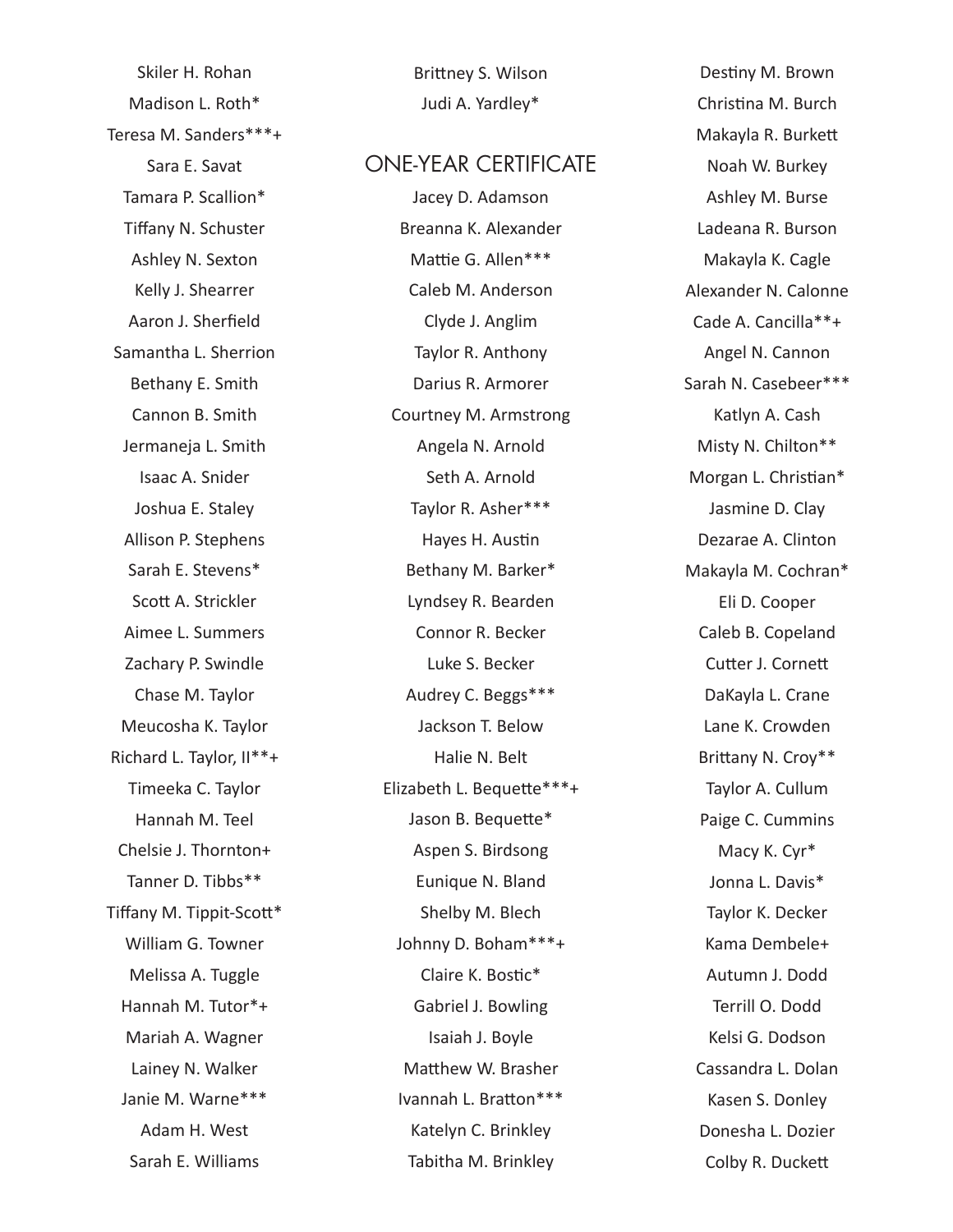Jessica S. Duncan Kaden L. Eason Calen E. Eckroth Anita M. Edenfield Emily J. Ederer Brayden J. Eftink\*\*\* Jacob M. Elfrink Hannah N. Elsworth Dusti L. Epperson Victoria M. Epperson Bridget N. Epps Emma C. Eubank\*+ Jayla A. Eudaley Clarissa J. Fender Rebecca R. Finley Briar L. Fischer\* Stephen A. Fitzpatrick\*+ Makale A. Floyd Danielle N. Ford Ashlyn N. Foster+ Ryleigh N. Foster Samuel T. Freeman\*\* Maria D. Fuller Jessica A. Gage Veronica R. Garcia Caitlin M. Gargac Amber M. Gargas Jessica L. Gentry Joanna S. Giles+ Delmar L. Gillespie, Jr.\*+ Jeri A. Gladwell Collin M. Glick\* Catina K. Goodman Morgan E. Grissom Payton R. Hall\*\* Madalyn A. Hammond

Hailie G. Hampton\*\* Dawson M. Hanner Tyler R. Harre\* Callie R. Harris\* Johnny B. Harris Nicole D. Hart\*\* Gia I. Hawkins\*\* Jakob M. Hawkins\* Zachary L. Haygood\*\* Jennifer L. Hayman Brandon D. Heck Madeline S. Hendrix Ariel C. Henson Crystal M. Heuring+ Mariah C. Hickman Kinyon I. Hodges Kiera A. Hodo\*\* Brook A. Horton Haydn K. Hull Robin S. Hurt Tabetha A. Isbell Ashley E. Jackson Christina D. Jackson\*\* Colton E. Jackson Katelyn A. Jackson Tyshane K. Jenkins Amersula C. Jerome Jesse J. Johns Michelle D. Johnson Rebekah C. Johnson Daphny A. Jones Kevin D. Jones, Jr. Richelle B. Kays Amaya E. Keele Emily F. Keeney Vincent L. Kelley

Trent A. Kelsey Kailey D. Kilburn Keith L. Kiner, III Allison P. Knowlton Kolby A. Krieger Laura L. Lacey Madison N. Lampe Ashley L. Landers Jane E. Lane Natalie L. Lawson Naudia N. Lazcano\*+ Rachelle M. Leezer Bethany A. Leighty Brianna P. Leonard Kylee M. Lewis Lexi O. Liau Melanie B. Liford Lori A. Lloyd Cierra R. Lott Taylor A. Lourance Brittney L. Love Tonya Lyons Naielah R. Lyons Alyson E. Marcum Amy J. Marler Danielle M. Martin-Myers Abigail K. Mason McKenzie S. Maxwell Kenlee D. McAuliffe\*\* Hope D. McCollough\*\*\*+ Lisa M. McComb Andrew T. Miller Thomas A. Mills Katie R. Mims Halie R. Mitchell Haley N. Moffitt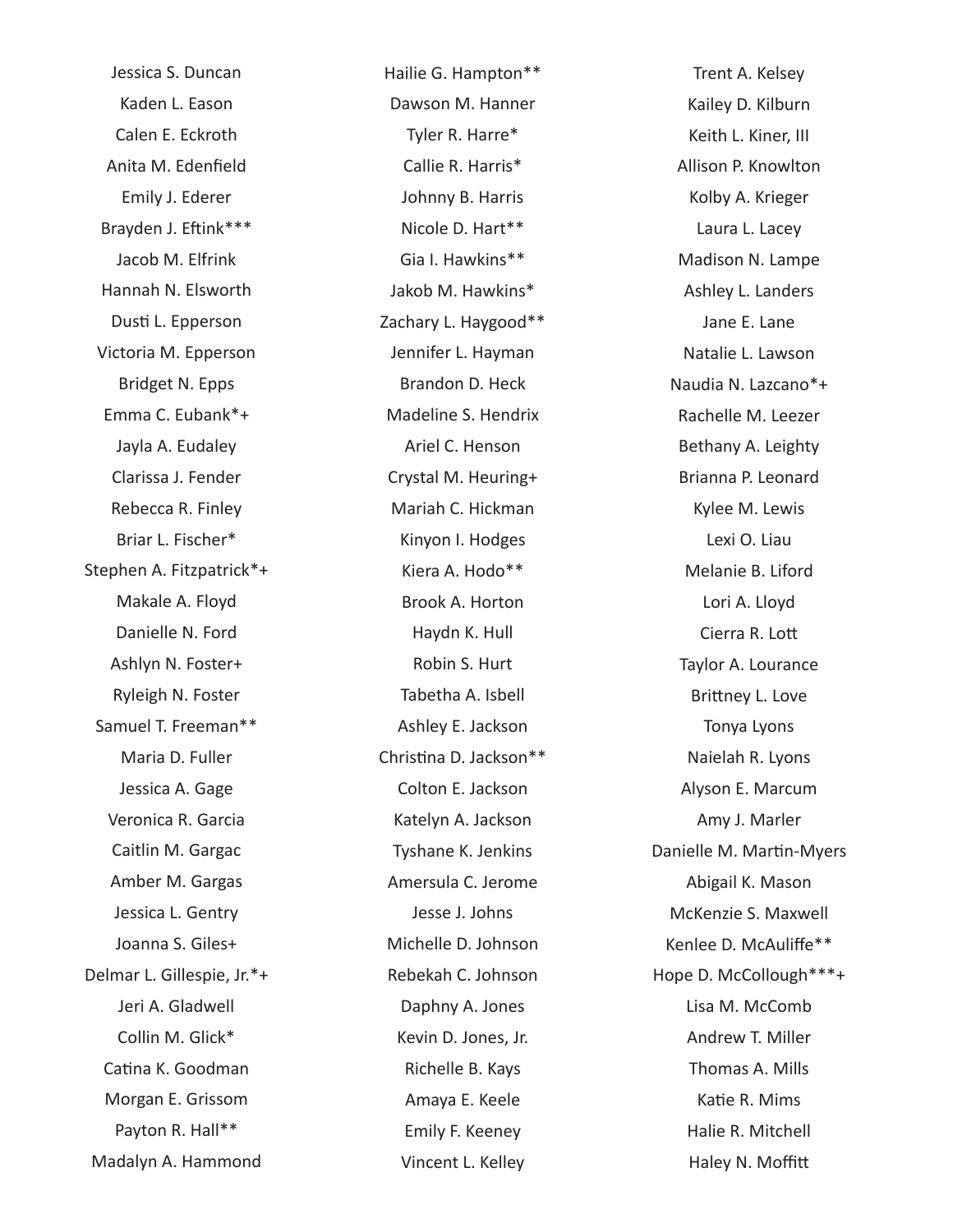Jaden L. Montgomery\* Jalae R. Moore\*\*\* Makenna J. Moore Zoreonta J. Moore\*+ David R. Morad Autumn D. Moreno Emily M. Morgan Jalynn A. Morgan\*\*\* Chaylea M. Mosby Carson G. Nagy\*\* Alexandra M. Neal Jonathan J. Ninkingira Christy L. Norman\*\*+ Nicholas C. Norris Jessica R. Oatman Myranda D. Odom Shelby N. Orchard Vivian I. Parish Holly L. Park\*+ Tabatha J. Patterson Adrionna G. Pearson Emily Perdomo Lacy E. Petrekovich+ Breeana N. Phillips Amanda E. Phipps\*\* Lara A. Pierce Samuel E. Pierce\*\* Taylor E. Polk Emily R. Porch Kelly L. Potter Gracie A. Price\*\* Holly L. Pruitt Mackenzie R. Ramdial\*\*\* Maci R. Rauls Markisha E. Ray Zachary R. Ray

Jesse R. Reasons\* Brooke L. Reed\* Tyler J. Reynolds Abigail E. Rice Ryan R. Richards\* Rose E. Roberson Courtney A. Roberts Johnny F. Rogers\*\*\* Tamara L. Rogers Taylor J. Rogers Samuel W. Roso Shamyia N. Roston Kayla M. Salazar Teresa M. Sanders\*\*\*+ Sara E. Savat Jo E. Schalk Tiffany N. Schuster Grace E. Seabaugh Elleigh M. Seyer Colton L. Shepard\* Aaron J. Sherfield Samantha L. Sherrion Chloe M. Sisk Joshua T. Sitzes Angela M. Slaughter+ Angelika M. Smith Gary T. Smith\* Kaylee D. Smith Nikita L. Smith William D. Smith\*\*\* Isaac A. Snider Ricanna B. Spargo Dana L. Spence Amanda R. Stahlman\*\*\* Benjamin M. Stahlman\*\* Joshua E. Staley

Charles E. Starr Jamie N. Stevens\* Tana R. Stock\*\*+ Shakayla M. Stone Scott A. Strickler Aimee L. Summers Richard L. Taylor, II\*\*+ Shalandrius K. Taylor Sydni N. Taylor\* Adora A. Terry Michael C. Thom Chedowry D. Thomas Jamiyah C. Thomas Lucas K. Thurston Tanner D. Tibbs\*\* Natalie M. Tippen Tiffany M. Tippit-Scott\* Logan M. Tollison\*\*\*+ Katie B. Tremaine Ethan M. Tucker\*\*+ Stefan M. Turino Abby N. Turner Jake M. Uber Randy L. Vaughn Terra J. Vierck Justice J. Waggoner Kyle L. Walker Janie M. Warne\*\*\* Carson B. Webb Seth A. Weidenbenner Reyeshelle R. Whitaker Teambrea J. Whitaker Hannah K. White Heather M. Whitehead Skyler L. Whitmore Paige E. Wilcoxon\*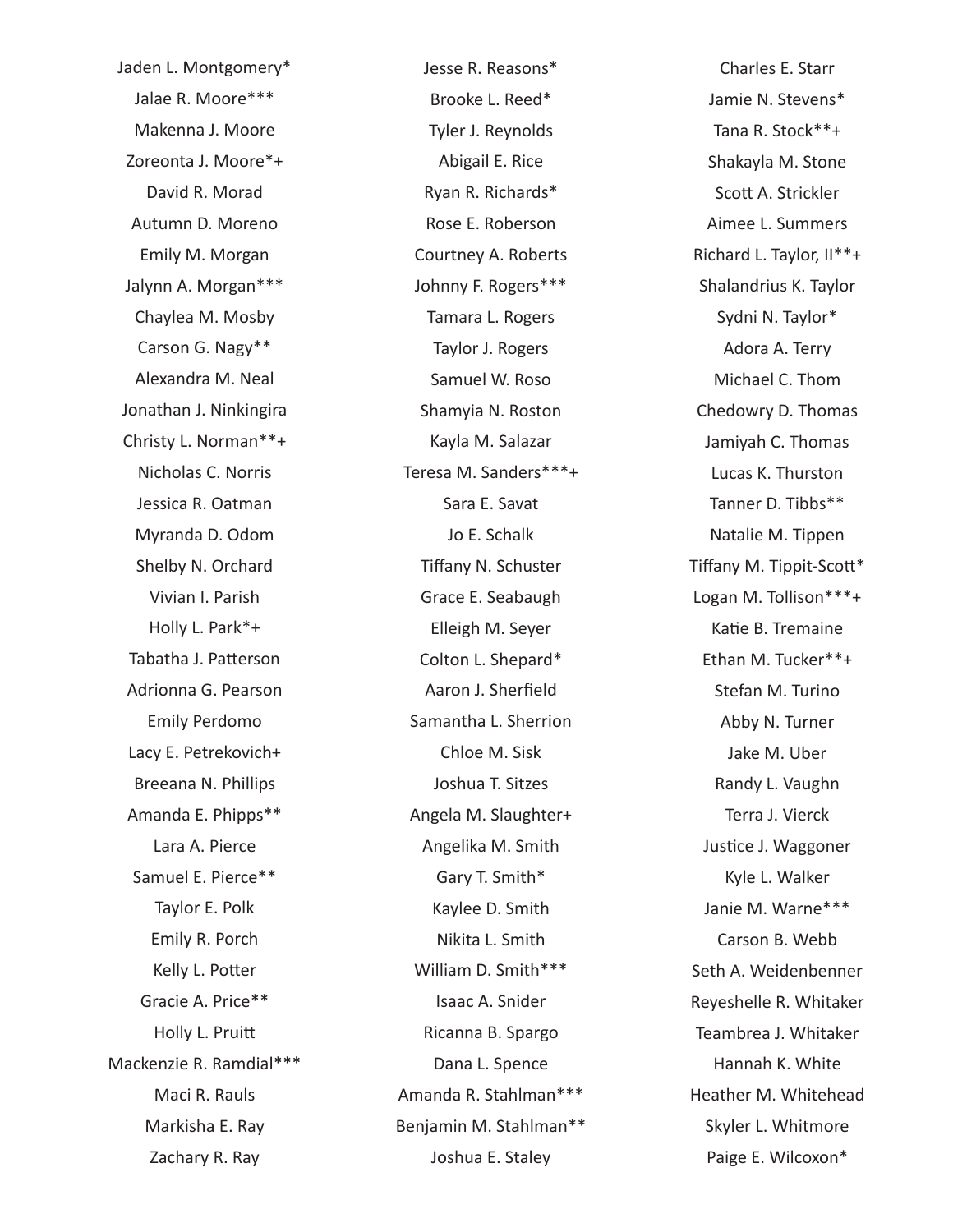| Sydney L. Wilkerson**         | Jana Y. Chilton         | Jennifer M. Perren**     |
|-------------------------------|-------------------------|--------------------------|
| Shanikwa S. Wilson            | Alaina B. Dockins       | Brandon D. Phelps        |
| Aneshia M. Wofford            | Kirsty L. Dorris***     | Kathy S. Phillips*       |
| Myia A. Yelder                | Jaron S. Evans          | Kody K. Richardson       |
| Courtney M. Young             | Tamaria G. Ferguson*    | Skiler H. Rohan          |
| Krystal L. Young              | Matthew W. Gladden      | Emma F. Shipman          |
|                               | Sonya J. Green          | Jermaneja L. Smith       |
| <b>SHORT-TERM CERTIFICATE</b> | Keith L. Kiner, III     | Richard L. Taylor, II**+ |
| Braelin N. Aldridge           | Hayden C. Lemon         | Timeeka C. Taylor        |
| Christopher D. Barker         | Faith R. Littrell+      | Dalton K. Tippen         |
| William L. Bost               | Jacob A. Logan          | Brandon C. Walker        |
| Meadow R. Boyer***            | Erin E. Maresh-Callahan | Walter H. Wells          |
| Tierney A. Carter-Wolfe       | Gunner L. Meloy         | Sarah E. Williams        |
|                               |                         |                          |

*NOTE: As final action cannot always be taken by the time this program goes to press, the list of degree and certificate recipients is tentative. The appearance of a name in this program does not necessarily mean that the person has received a degree from Three Rivers College. Conversely, the absence of a student's name does not mean the person has not been awarded a Three Rivers degree. The student's transcript is the official record of the College.*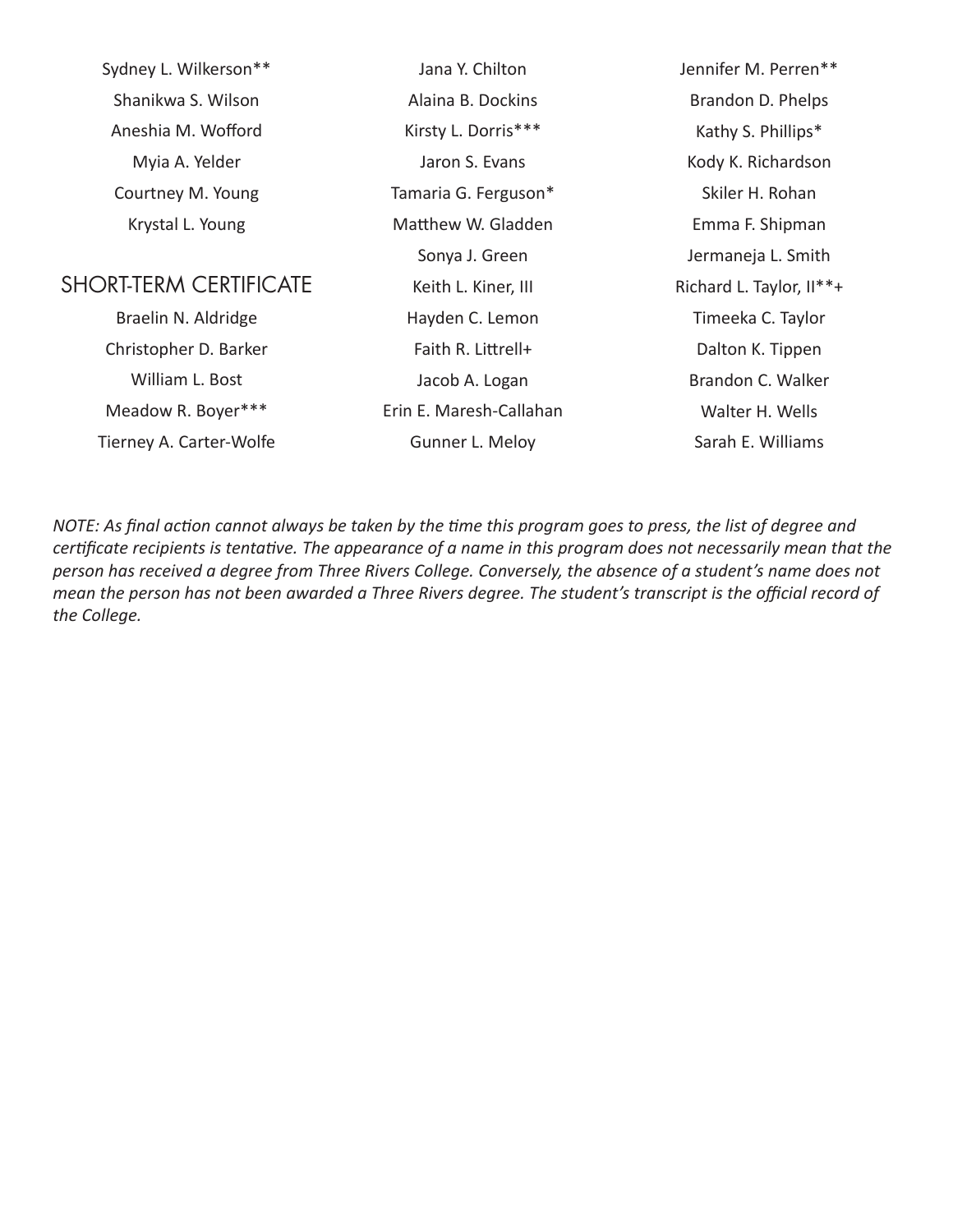# COLLEGE MACE

Leading the procession at Three Rivers College's commencement is the bearer of the College's mace.

A college mace is traditionally carried during formal academic occasions. The mace has long been used by colleges and universities in commencement exercises to symbolize the power and authority of higher education.

The Three Rivers College Mace and its stand were designed

and created by students in the Chaffee High School Industrial Technology Program, under the direction of instructor Jaron McMurry.

The Three Rivers Mace is made of Missouri Black Walnut, the state tree of Missouri. Embedded in the Mace is Mozarkite, the state rock of Missouri, in the shape of our state. Embedded in the stand is a President's Medallion.

### ACADEMIC REGALIA

Because the oldest universities in Europe were closely associated with the church of the Middle Ages, both faculty and students regularly wore clerical-style garb. The wearing of academic attire was adopted in North America in colonial days by Kings College in New York (now Columbia University).

In 1895, American universities and colleges standardized their academic raiment; the resulting style followed the tradition established by England's venerable Cambridge University. On ceremonial occasions, the regalia comprises a gown, hood, and cap.

The gown is usually black, and the long, pouch-like sleeves of the master's gown recall a former utilitarian purpose – to carry books! The hood, originally worn over the head in bad weather, is today worn around the neck to hang down the back. The colors in the hood lining are the colors of the school conferring the degree. The color of the border indicates the scholarly field of the wearer; for example, white for Arts and Letters, light blue for Education, golden yellow for Science, pink for Music, and apricot for Nursing.

The cap consists of a closely fitting headpiece with a broad, flat, projecting square top and a tassel. The latter may be black for all degrees and ranks, or golden thread if the wearer holds a doctor's degree.

### REGALIA COLORS

| Public Administration (incl. Foreign Service)Peacock Blue |  |
|-----------------------------------------------------------|--|
|                                                           |  |
|                                                           |  |
|                                                           |  |
|                                                           |  |
|                                                           |  |
|                                                           |  |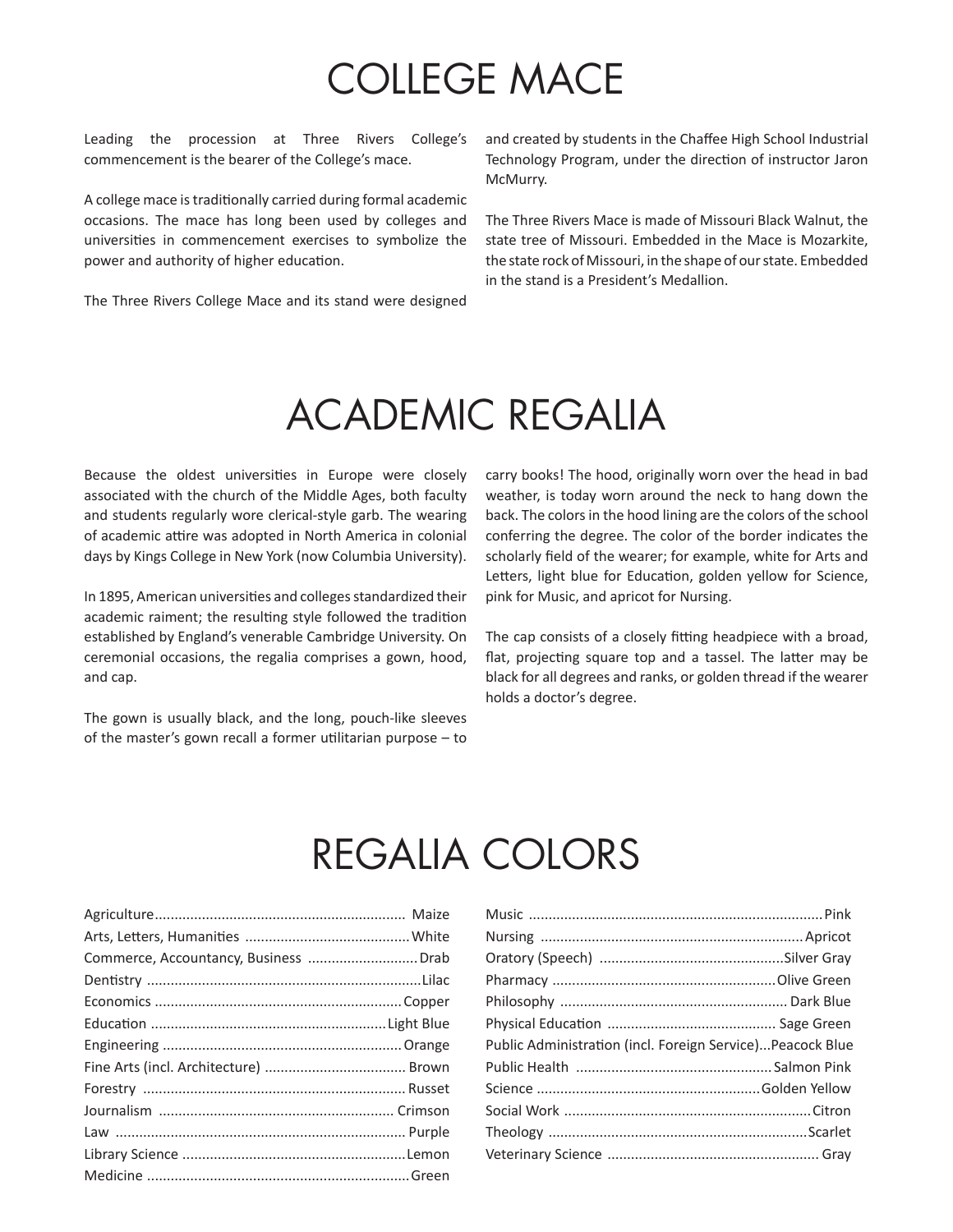## BOARD OF TRUSTEES

## ADMINISTRATION

# **FACULTY**

Kimberly Allen Christain Baker Julie Becker Brian Bess Dr. Ryan Bixby Morgan Brasher Kenny Bullington April Burchard Heather Carlton Dr. Rebekah Carnes Matthew Clanahan William Cooper Heather Cornman Jason Cowan Tami Cunningham Judith Davis Dr. Melissa Davis Michael DeAngelo Sherri Dodson Mark Eriksson

Michelle Fisher Ashley Fowler Joseph Giossi Dr. Leslie Gragg Brandy Grissom Nicole Hall James P. Hays Brandy Herring Chuck Hower Jennifer Inman Derek Joplin Dr. Amy Kopf Dr. John LaDue Dr. Paul Larson Steven Lewis Dr. Michael Malone Brice Matson Laura McElroy Wesley Montgomery Jeffrey Null

Margaret Orlando Chad Phipps Andrea Pierce Lindsey Pikey Corey Reynolds Andrew Rivetti Tiechera Samuell Dr. Faye Sanders Mark Sanders Tyler Smith Dionne Thompson Lauren Vincent Gregory Watts Shawn Westbrooks Kevin Wheeler Cindy White William White Alex Wiggs Gus Winkler Dr. Kimberly Wiseman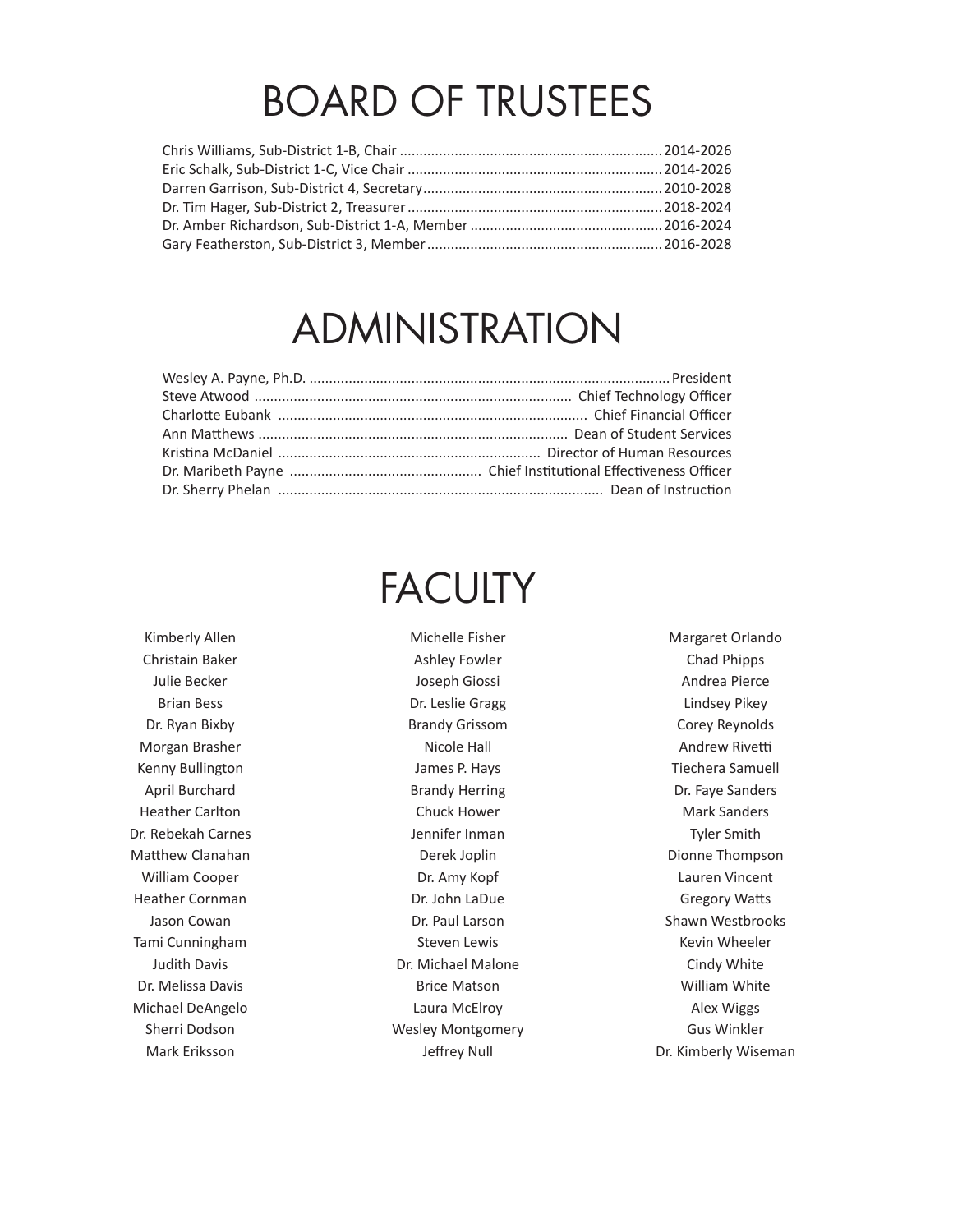### STAFF

Jonathan Abney Robert Abney Christopher Adams Jason Alford Stephanie Armiger Jack Armor Taylor Asher Debra Avery Robert Bahus Kelly Baker Kathy Ballard Robert Barker Larrie Barriner Anthony Beane Jaime Bell Anna Besand Davina Bixby Scott Borkgren Abby Brewer Brandi Brooks Makayla Bryant Gina Bubanovich Joshua Buhler Valjeane Burge Robert Burkey Steven Burkhead David Buxton Christi Charles Jacob Cheney Joseph Clark Leann Clark Kayla Clements Kevin Crafford Steven Cross Bridget Curnett Suzanne Davis Lisa DeAngelo Edie Dilbeck ShaeLynn Dixon William Dougherty Olivia Douglas Matthew Dowd Jeremy Downing Brooke Eichelberger

Kyle Elledge Elizabeth Enochs Haley Fincher Andrew Fox Carrie Franklin Anita Freeman Dean Gholson Kenneth Gilbreath Zoie Gonzalez Benjamin Gordon Sara Greer Cambrea Halcumb Melanie Hamann Michael Harbrueger Nicole Hart Abigail Heuiser Amanda Hicks William Hilburn Amy Hodges Sara Hoefer Mark Hopper Kenneth Hosler Cynthia Humphrey Shawn Hunter James Huskey Robert Inman Shelia Inman CJ Adrian Jameson Alexander Jameson Robert Jansen Jesse Johns Kaitlynn Johnson Travante Johnson Gentry Julian Wayne Kearbey Emmalea Keen Heather King Dustin Kingery Seth Kirkman Cassie Knox Dr. John LaDue Christopher Lamb Sarah Lamb Jessica Laughlin

Jamie Laxton Mary Libla Lana Linhart Cade Lowe Colton Mannon Missy Marshall Lionel Matthews Zachary McAnulty Joseph McCallister Melinda McElhaney-McKinney Zachary McKenney Dustin Midyett Eric Mierisch Shantel Miles Miranda Moore Priscilla Morley Stewart Regina Morris Alysia Musser Guy Nicholson Savanna Norman Karson Null Thinh Phung Donna Pirc Zachary Quick Audrey Rahlmann Michelle Reynolds Kathy Richardson Kay Riggs Jeffrey Romines Kenneth Ruhl Stefanie Rundquist Stephen Russell Kayla Salazar Jeana Sanders Mark Sanders Paul Sappington Amaya Shepard Morgan Shockley Tara Sisco Penny Sitzes Morgan Stephens Chuck Stratton Adam Taylor Amanda Taylor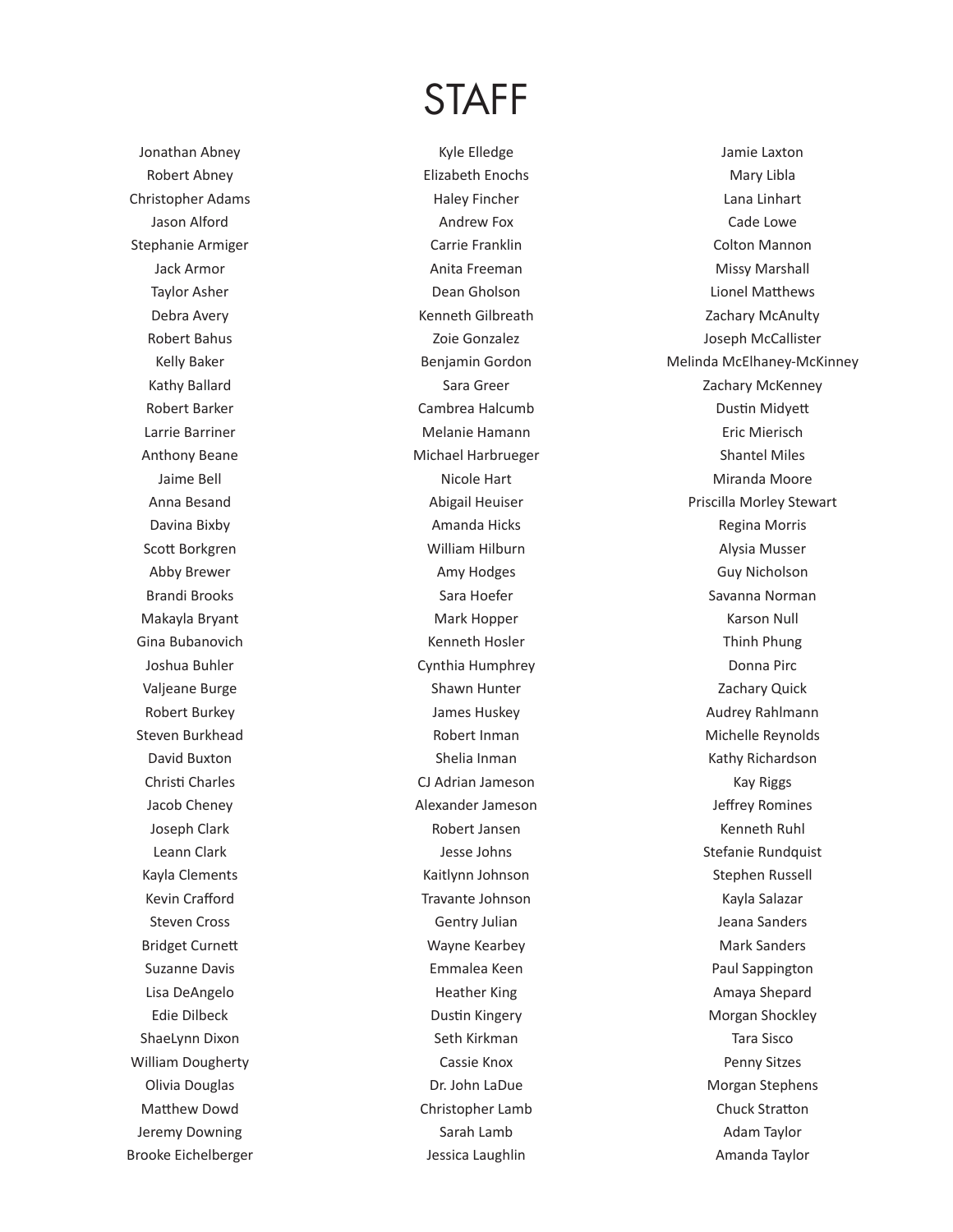William Telker Kevin Tidwell Gail Tinsley Robert Tomlinson Sherri Tomlinson Skyler Travis Dawn Tutor Hannah Vincent Deborah Ward Stacey Ward

Virginia Watson Marissa Webb Katelynn Wells Lee Ann Weseman Sarah Wheeler Teambrea Whitaker Jennifer Whitesell Allison Wilkes Ashli Willcut Michael Willcut

Krystal Williams Tamara Wilson David Withrow Michael Witt Ashley Wood Melissa Woolard David Wooldridge Michelle Wooldridge Myia Yelder

### ADJUNCT FACULTY

Christina Adair Christopher Adams Danny Allen Dr. Cynthia Amick Stephanie Armiger Jack Armor Brent Ashcraft Debra Avery Kelly Baker Alice Barbour Dr. John D. Barbour Robert Barker Larrie Barriner Alex Beaird Jessica Bishop Davina Bixby Mona Blackburn John Blackiston Pamela Blackiston Dennis Boggess Eric Boles Brandi Brooks Larissa Brown Rachael Bryan Alyssa Bubanovich Gina Bubanovich Joshua Buhler Steven Burkhead Kelly Cagle Deborah Callahan Larry Carney

Susan Carter William Carter Kathryn Clark Kristopher Clark Randy Clark Larry Clements Brandon Clippard Jacquelyn Collins Brandi Compass Donna Conaway David Conover Season Cooley Charles Cooper Tracy Cooper William Cooper Carolyn Cornman Stanley Crisel Joseph Crites Steven Cross Leland Darrow Joshua Davis Dr. Melissa Davis Mary Deloach Tonya Dickson Heather Dollins Jeremy Downing Brian Ezell David Fielding Haley Fincher Beth Forrester Andrew Fox

Danny Fry Joanne Gardner Dean Gholson Leon Godley James Gracey Dr. Leslie Gragg Dennis Graser Jesse Gray Melody Green Tracey Hall Stephen Halter Jeffrey Hamann Dawn Hawes Donna Hawkins Justin Helderman Amanda Hicks Karen Hindman Amy Hodges Sara Hoefer Lori Hoggard William Holifield Jerry Hosmer Dorothy Hutcheson Shelia Inman Cory Jenson Michael Keele Donja Kirkland Allison Kirkman Dr. Daniel Kubus Dr. Michelle Lane Katherine Langenfeld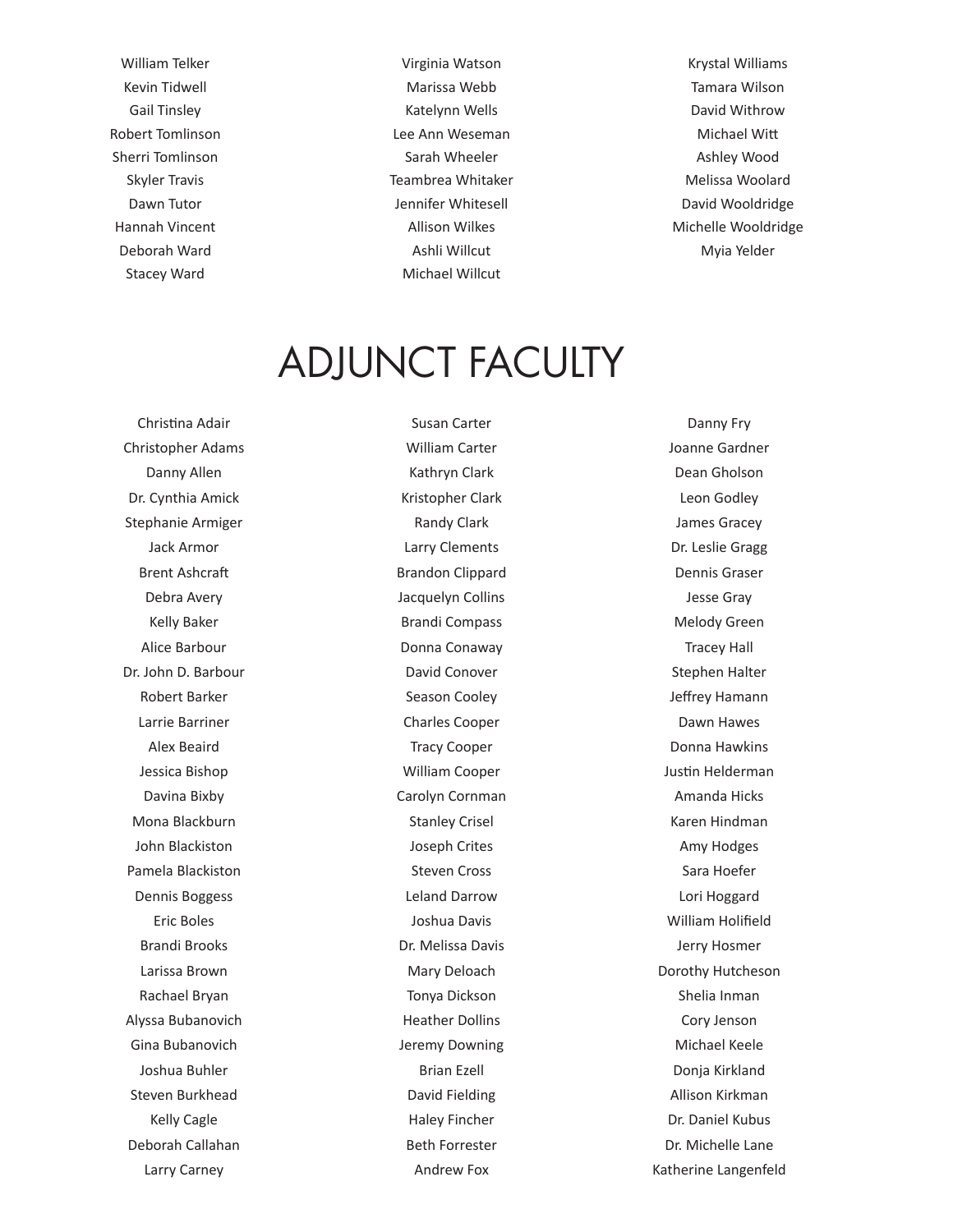Dr. Daniel Lauder Cynthia Lawson Katherine Lightner Barbara Lindsey Gerald Lintner Kendra Logue Terri Loomis Tammi Martinez Mary Mason Michelle Massey Ginger McGuire Kristyn McKay Christy Mercer Shantel Miles Curtis Miller Joel Mitchell Sheri Mitchell Shaylin Montgomery Windy Morehead Kevin Morgan Dr. Carlen Mulholland Andrew Murphy Dr. Tiffany Nelson Sara Newberry Savanna Norman Chadrick Parson

Gretchen Pendley Jessie Philpot Elizabeth Pletcher Ronda Polk Holly Poole DeAndre' Prater Sam Ramdial Sharon Ramdial Craig Reed Dolores Reed Kellie Reese Lisa Rose Gail Rosmarin Richard Rossi Stephen Russell Jesse Salyer Colleen Sanders Paul Sappington Darcee Sauceda Mona Scallion Jessica Scott Janet Seabaugh Jessica Sentell Kimberly Shackleford Dr. Angela Sheffield Marilyn Sherman

Summer Shockley Kayla Sparkman Brittni St. Mary Sandra Stafford Torey Stevens Robert Sullivan Tammy Sullivan Dale Swain Karen Tarno Amanda Taylor Gabriel Thompson Emily Thurman Kevin Tidwell Nancy Townsend Sherri Vancil Kristy Ward Charles Watson Lauren White L. Dean Whitlow Tiffany Wiggins Elizabeth Willis David Withrow John Wolpers Denise Woodside Denise Yount Gwendolyn Zugarek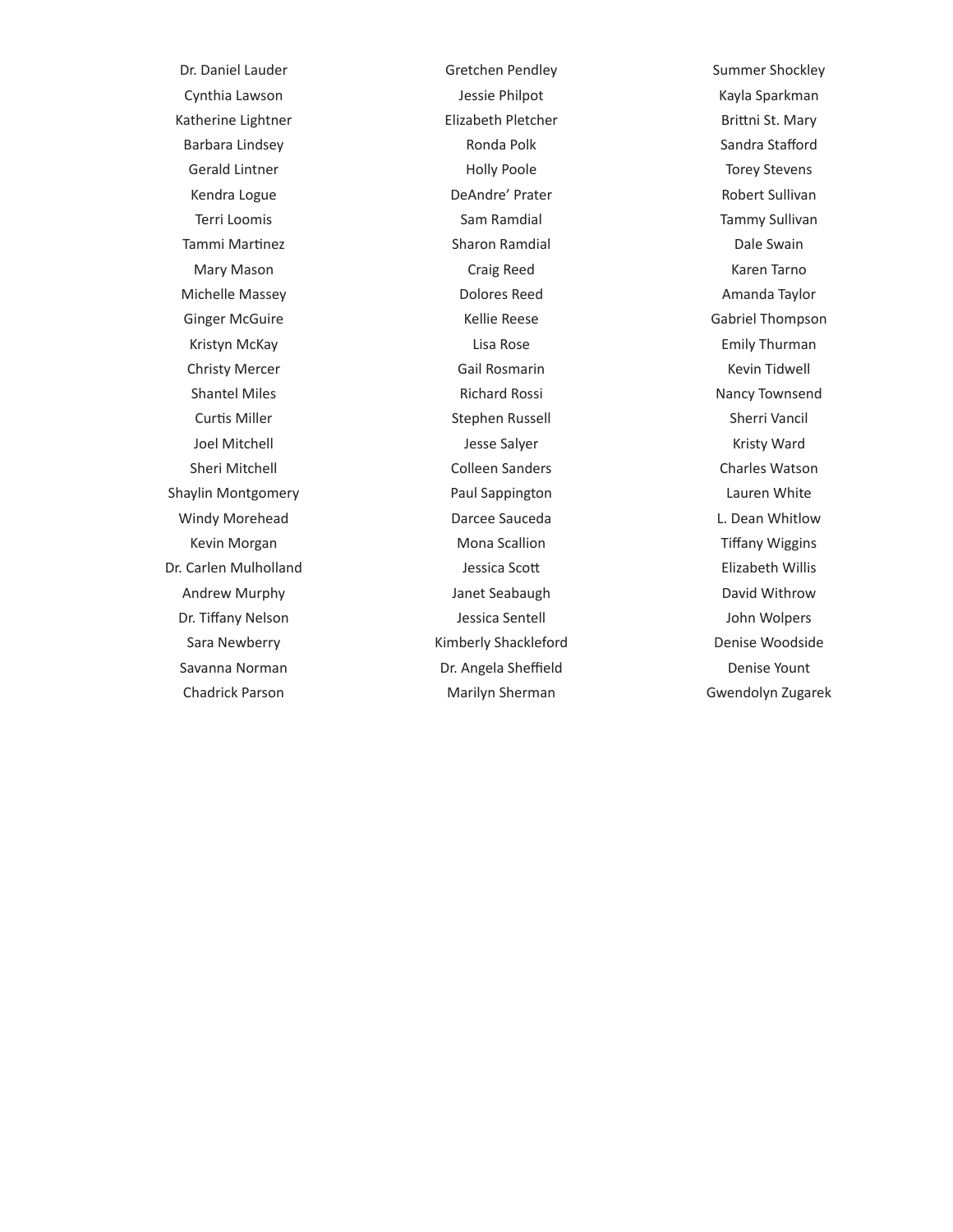# INVEST IN THREE RIVERS COLLEGE

Consider investing in Three Rivers College and its commitment to:

- Helping students build brighter futures.
- Providing businesses with a well-trained workforce.
- Building partnerships that make Southeast Missouri a great place for all of us to live, work, and raise families.

Your investment in Three Rivers can be made as a remembrance, memorial, or honorarium to honor a person or occasion. You can donate for a specific purpose, such as a building or a scholarship, or for the general benefit of the College. Gifts to the College can be made immediately or as part of a deferred plan and can be cash, property, life insurance, stocks, bonds, leases, bequests by will, or trusts. We have ongoing opportunities for donors to purchase memorial bricks and benches for our Poplar Bluff campus, as well as books to enhance our library offerings to students. For more information, go to trcc.edu/give or contact the Development Office.

Tax-deductible donations can be made to the Three Rivers Endowment Trust, a 501(c)(3) not-for-profit organization designated by Three Rivers College to receive and manage gifts on behalf of the College.

Learn more about the Three Rivers Endowment Trust, as well as other development and alumni efforts at trcc. edu/alumni. For more information on supporting Three Rivers with an investment, call the Office of Development at 573-840-9077.

#### OFFICE OF DEVELOPMENT Michelle Reynolds, Director of Development

#### THREE RIVERS ENDOWMENT TRUST BOARD MEMBERS

Matt Funke, Chairman The Hon. John Bloodworth H. Riley Bock Allen Brooks Eric Carson Charlotte Eubank (Ex Officio) Christy Frazier-Moore Regina Griffin Sen. Doug Libla David Lynn Nathan Maurer Terry McVey Dr. Marty Michel Dr. Wesley Payne Eric Schalk Debbie Solomon